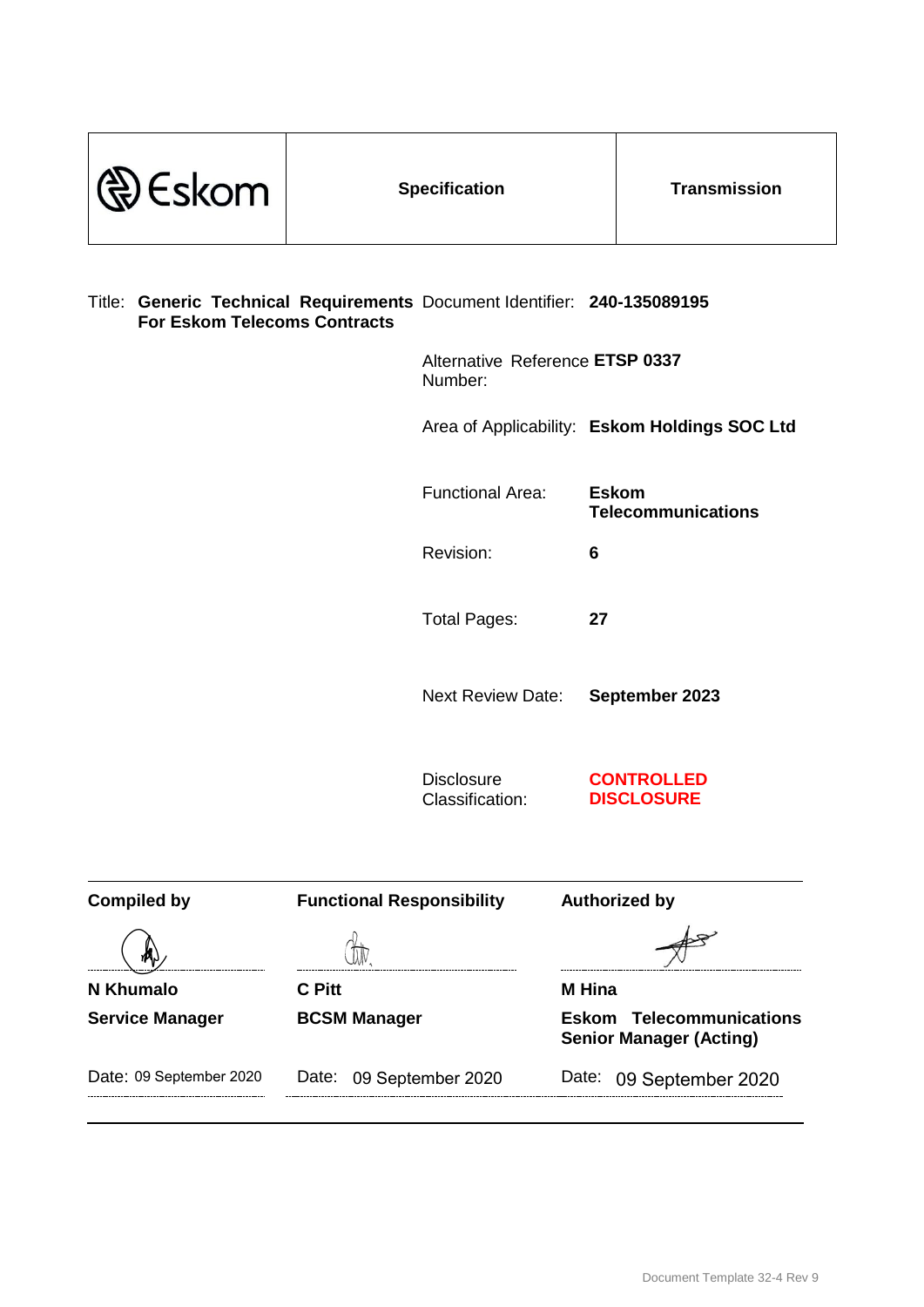| Unique Identifier: 240-135089195 |         |
|----------------------------------|---------|
| Revision:                        | 6       |
| Page:                            | 2 of 27 |

## **CONTENTS**

| 1 <sub>1</sub> |     |       |  |  |
|----------------|-----|-------|--|--|
| 2.             |     |       |  |  |
|                |     |       |  |  |
|                |     |       |  |  |
|                |     |       |  |  |
|                |     |       |  |  |
|                | 2.2 |       |  |  |
|                |     | 2.2.1 |  |  |
|                |     |       |  |  |
|                | 2.3 |       |  |  |
|                |     |       |  |  |
|                | 2.4 |       |  |  |
|                | 2.5 |       |  |  |
|                | 2.6 |       |  |  |
|                | 2.7 |       |  |  |
|                |     |       |  |  |
| 3.             |     |       |  |  |
|                | 3.1 |       |  |  |
|                |     |       |  |  |
|                |     | 3.1.2 |  |  |
|                |     |       |  |  |
|                | 3.2 |       |  |  |
|                |     | 3.2.1 |  |  |
|                |     | 3.2.2 |  |  |
|                |     | 3.2.3 |  |  |
|                |     | 3.2.4 |  |  |
|                |     | 3.2.5 |  |  |
|                |     | 3.2.6 |  |  |
|                |     | 3.2.7 |  |  |
|                |     |       |  |  |
|                | 3.4 |       |  |  |
|                | 3.5 |       |  |  |
|                |     | 3.5.1 |  |  |
|                |     |       |  |  |
|                |     | 3.5.3 |  |  |
|                |     |       |  |  |
|                |     | 3.5.5 |  |  |
|                |     | 3.5.6 |  |  |
|                |     |       |  |  |
|                |     | 3.5.8 |  |  |
|                | 3.6 |       |  |  |

#### **CONTROLLED DISCLOSURE**

When downloaded from the document management system, this document is uncontrolled and the responsibility rests with the user to ensure it is in line with the authorized version on the system.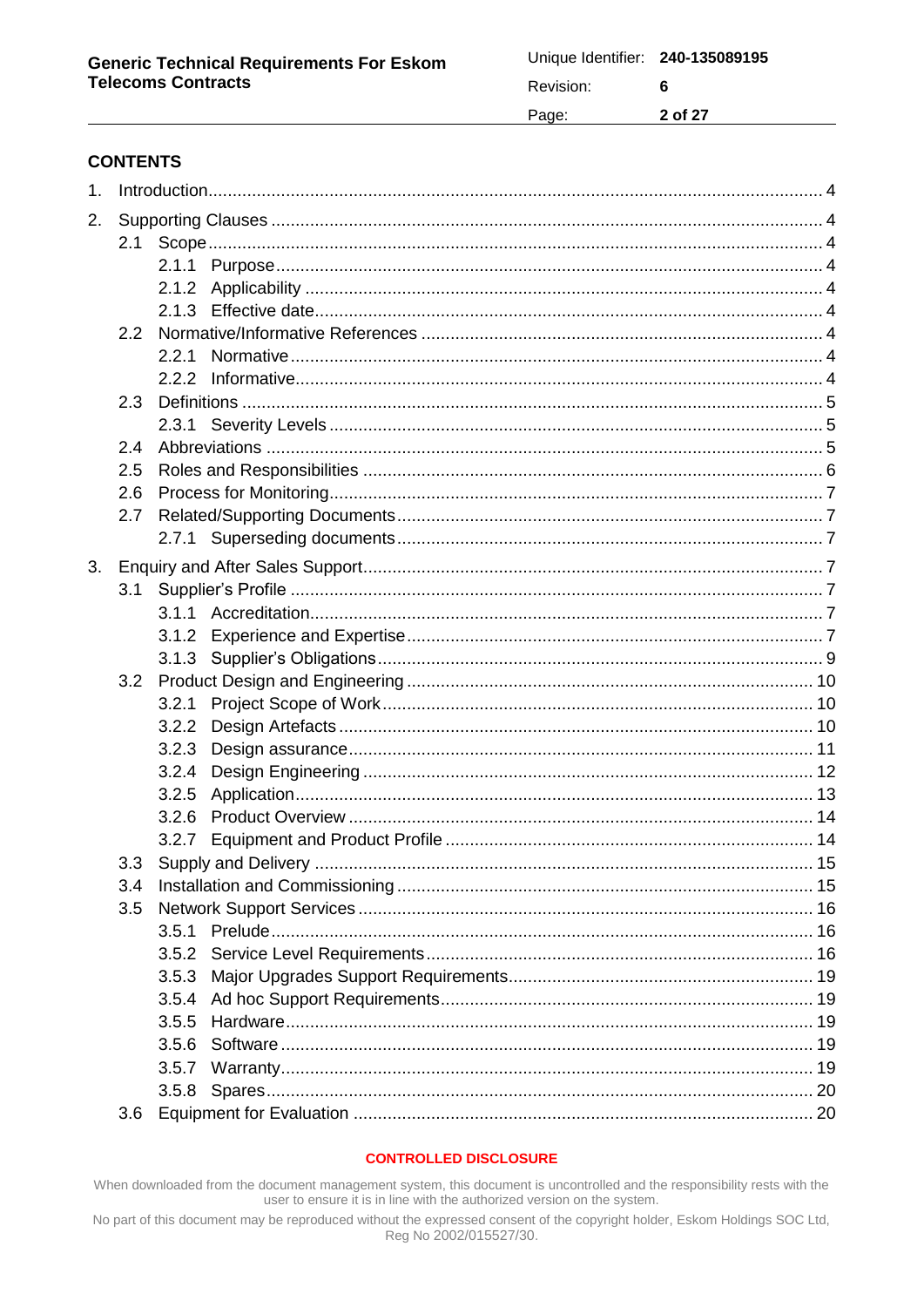| <b>Generic Technical Requirements For Eskom</b><br><b>Telecoms Contracts</b> | Revision: |         |
|------------------------------------------------------------------------------|-----------|---------|
|                                                                              | Page:     | 3 of 27 |

|  | Annex A – Eskom's Requirements for This Contract and The Suppliers Response  26 |  |
|--|---------------------------------------------------------------------------------|--|
|  |                                                                                 |  |
|  |                                                                                 |  |
|  |                                                                                 |  |
|  |                                                                                 |  |

#### **CONTROLLED DISCLOSURE**

When downloaded from the document management system, this document is uncontrolled and the responsibility rests with the user to ensure it is in line with the authorized version on the system.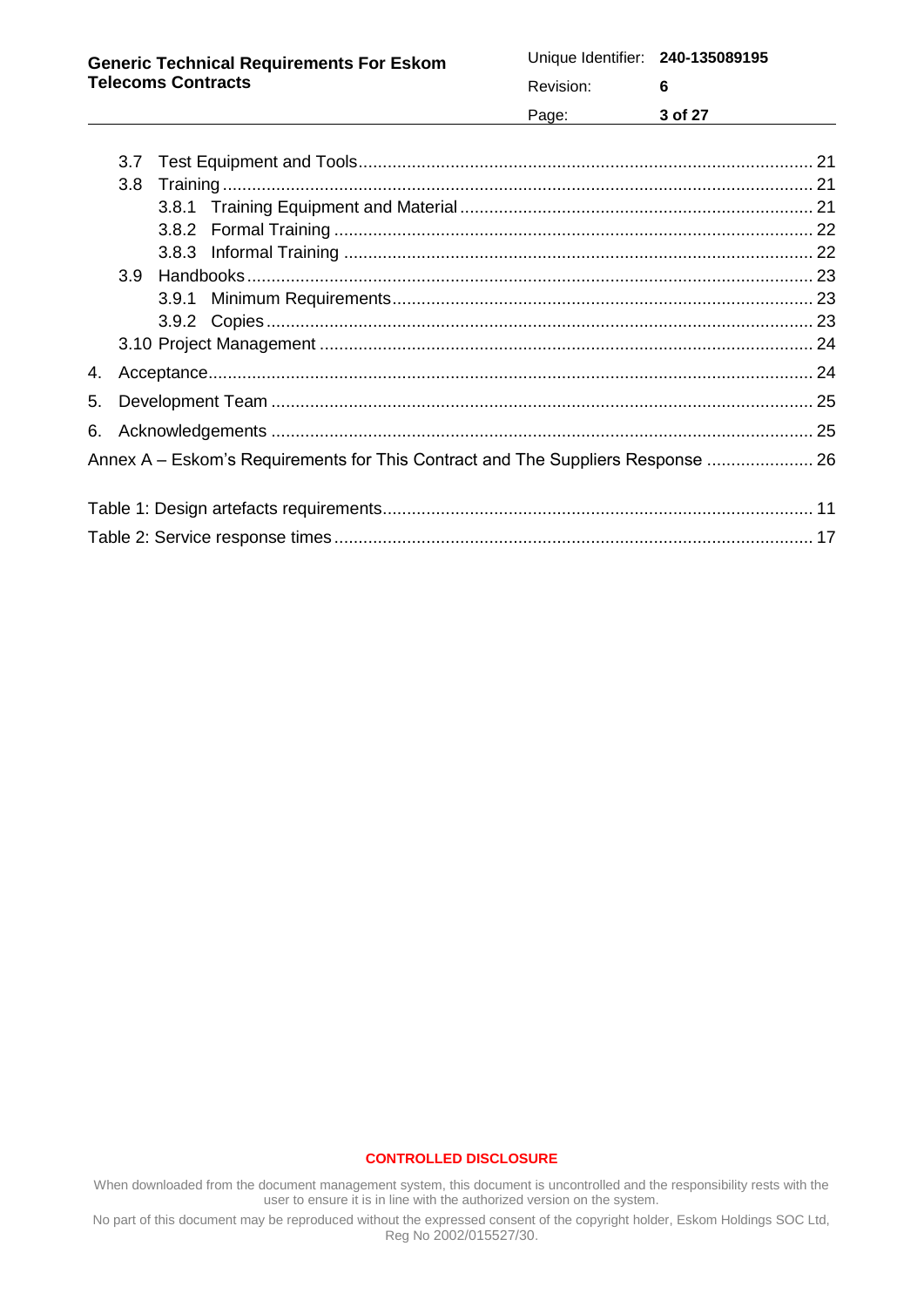| <b>Generic Technical Requirements For Eskom</b> | Unique Identifier: 240-135089195 |         |
|-------------------------------------------------|----------------------------------|---------|
| <b>Telecoms Contracts</b>                       | Revision:                        |         |
|                                                 | Page:                            | 4 of 27 |

## <span id="page-3-0"></span>**1. Introduction**

This specification forms part of an Eskom Telecommunications enquiry process. This document details the support requirements an external supplier must meet prior and during the contract.

## <span id="page-3-1"></span>**2. Supporting Clauses**

### <span id="page-3-2"></span>**2.1 Scope**

### <span id="page-3-3"></span>**2.1.1 Purpose**

The purpose of this document is to describe the Eskom Telecommunications' general support requirements to an external supplier. Sections covered in this document are shown below; external documents are referenced where applicable.

## <span id="page-3-4"></span>**2.1.2 Applicability**

This document shall apply throughout Eskom Holdings Limited Divisions and entities in which Eskom has controlling interest.

### <span id="page-3-5"></span>2.1.3 **Effective date**

This document is effective from the date it acquires the last authorization signature.

### <span id="page-3-6"></span>**2.2 Normative/Informative References**

Parties using this document shall apply the most recent edition of the documents listed in the following paragraphs.

### <span id="page-3-7"></span>**2.2.1 Normative**

- <span id="page-3-9"></span>[1] ISO 9001 Quality Management Systems.
- [2] ISO 14001 Environmental Management.
- [3] 240-48929482: Tender Engineering Evaluation Procedure Rev 1.
- [4] ISO 45001: 2018 Occupational Health and Safety Management System
- [5] 32-726: SHE Requirements for the Eskom Commercial Process

### <span id="page-3-8"></span>**2.2.2 Informative**

- [6] Equipment specific technical specification.
- [7] 32-1034: Eskom's Procurement and Supply Chain Management Procedure.
- [8] 474-59: Internal Audit Procedure
- [9] 32-123: Contractor Health and Safety Requirements

#### **CONTROLLED DISCLOSURE**

When downloaded from the document management system, this document is uncontrolled and the responsibility rests with the user to ensure it is in line with the authorized version on the system.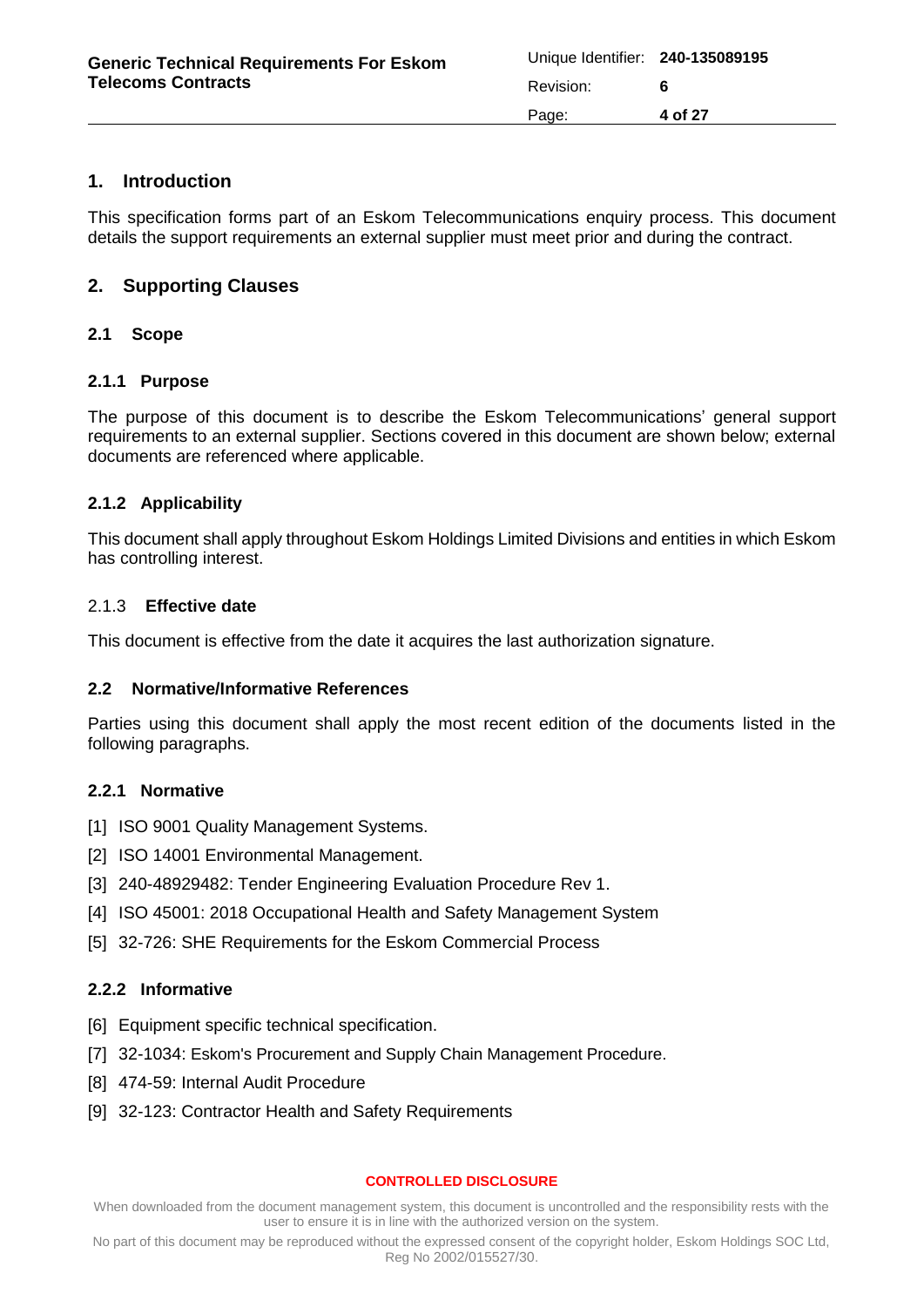[10] OHS Act 85 of 1993 and its Regulations

## <span id="page-4-0"></span>**2.3 Definitions**

The following definitions apply to this document:

| <b>Definition</b> | <b>Explanation</b>                                                            |
|-------------------|-------------------------------------------------------------------------------|
| May & Should      | Used for a condition/action that is not mandatory.                            |
| Must, Shall, Will | Used for a condition/action that is mandatory.                                |
| Site              | The physical location(s) where the system or part of the system is installed. |

### <span id="page-4-1"></span>**2.3.1 Severity Levels**

2.3.1.1 P1 - Emergency

- a) A complete system failure which affects services/traffic (catastrophic event) OR
- b) A malfunction in the system's functionality which affects services in a catastrophic manner OR
- c) A complete loss or disturbance of the network management solution or no visibility to the network/systems OR
- d) Loss of redundancy on business critical systems OR
- e) Cybersecurity incident
- 2.3.1.2 P2 High

Situations that may result in emergencies. Major problems or disturbances that require immediate action.

### 2.3.1.3 P3 - Medium

Severe problems or disturbances affecting a specific area of functionality, but not the whole system. Serious disturbance with impact to end-user services.

### 2.3.1.4 P4 - Low

Minor problems that have a minor effect on the functionality of the network.

### <span id="page-4-2"></span>**2.4 Abbreviations**

The following abbreviations apply to this document:

| Abbreviation | Lengthened                       |
|--------------|----------------------------------|
| ATP          | <b>Acceptance Test Procedure</b> |
| CD           | <b>Compact Disk</b>              |
| <b>DRT</b>   | Design Review Team               |
| EPU          | <b>Electric Power Utilities</b>  |
| <b>FAT</b>   | <b>Factory Acceptance Test</b>   |

### **CONTROLLED DISCLOSURE**

When downloaded from the document management system, this document is uncontrolled and the responsibility rests with the user to ensure it is in line with the authorized version on the system.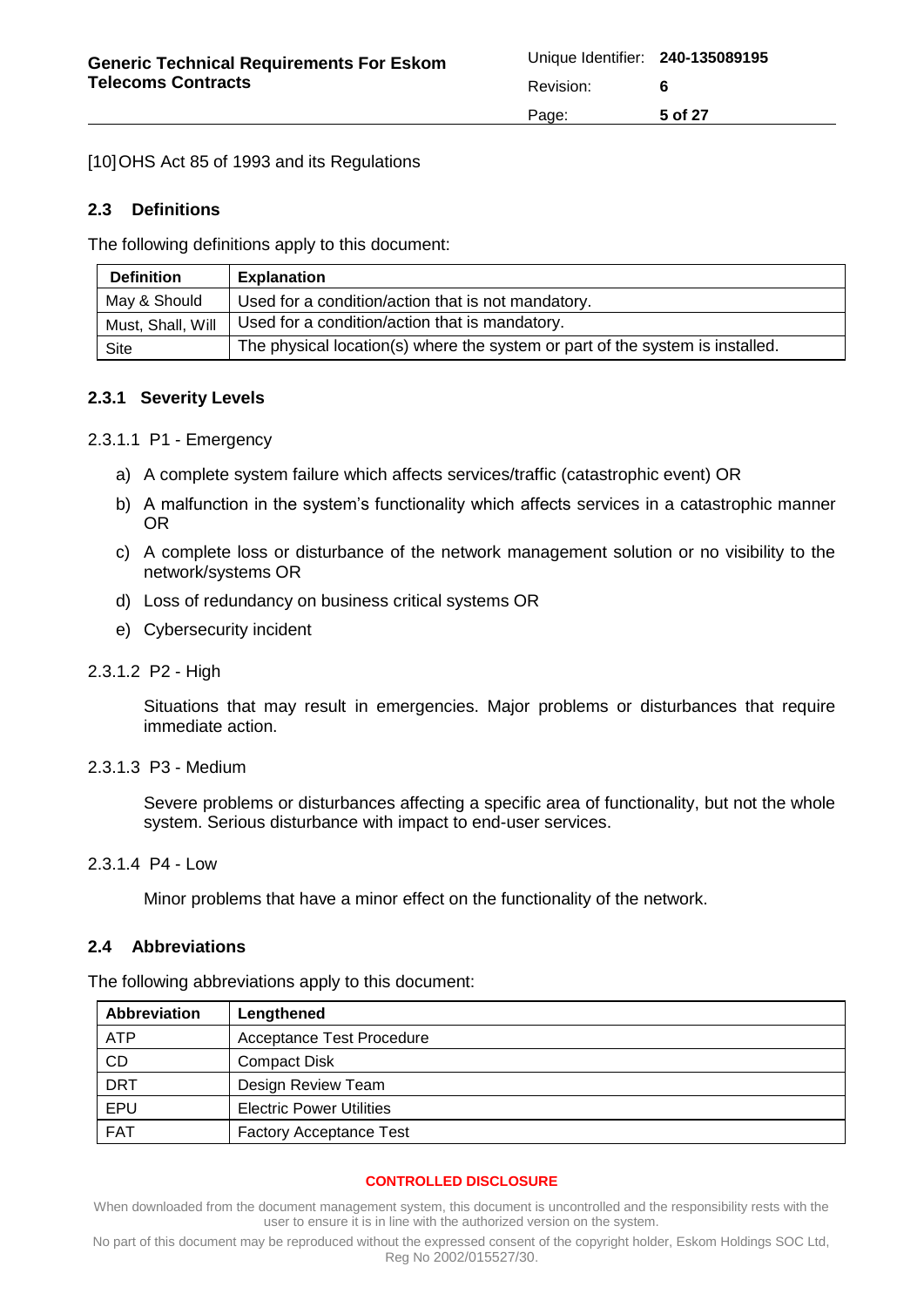| Unique Identifier: 240-135089195 |         |
|----------------------------------|---------|
| Revision:                        | 6       |
| Page:                            | 6 of 27 |

| <b>Abbreviation</b> | Lengthened                                                    |
|---------------------|---------------------------------------------------------------|
| <b>FMEA</b>         | Failure Mode, Effects and critical Analysis                   |
| <b>ISO</b>          | International Organization for Standards                      |
| <b>ITU-R</b>        | International Telecommunications Unions- Radio communications |
| <b>ITU-T</b>        | International Telecommunications Unions-Telecommunications    |
| <b>MTBF</b>         | Mean Time Between Failures                                    |
| <b>NMC</b>          | <b>Network Management Centre</b>                              |
| OEM                 | Original Equipment Manufacturer                               |
| OH&S                | Occupational Health and Safety                                |
| <b>RSA</b>          | Republic of South Africa                                      |
| <b>SABS</b>         | South African Bureau of Standards                             |
| SCOT                | Steering Committee Of Technologies                            |
| SOW                 | Scope Of Work                                                 |
| <b>SHEQ</b>         | Safety Health Environment and Quality                         |
| TDRT                | <b>Telecommunications Design Review Team</b>                  |
| <b>HLD</b>          | High Level Design                                             |
| <b>LLD</b>          | Low Level Design                                              |
| <b>NRFU</b>         | Network Ready for Use                                         |
| <b>NIP</b>          | Network Implementation Plan                                   |

### <span id="page-5-0"></span>**2.5 Roles and Responsibilities**

The respective roles and responsibilities are discussed in this and supporting documents. A brief summary of specifics is given below:

| Role                                  | <b>Responsibility</b>                                                                                                               |
|---------------------------------------|-------------------------------------------------------------------------------------------------------------------------------------|
| Technology                            | Design Engineering and Technical Support, Training                                                                                  |
| <b>Network Management Centre</b>      | Network Support and Equipment Repair                                                                                                |
| <b>National Planning</b>              | Application Design/ Specialised Engineering                                                                                         |
| Programme Management                  | <b>Project Management</b>                                                                                                           |
| Operations and Field Services         | Network support, equipment repair, maintenance,<br>training, installation and commissioning                                         |
| <b>Business and Customer Services</b> | Staff training                                                                                                                      |
| <b>SHEQ</b>                           | To facilitate the integration of SHEQ requirements<br>within the technical requirements throughout the<br>lifecycle of the contract |

#### **CONTROLLED DISCLOSURE**

<span id="page-5-1"></span>When downloaded from the document management system, this document is uncontrolled and the responsibility rests with the user to ensure it is in line with the authorized version on the system.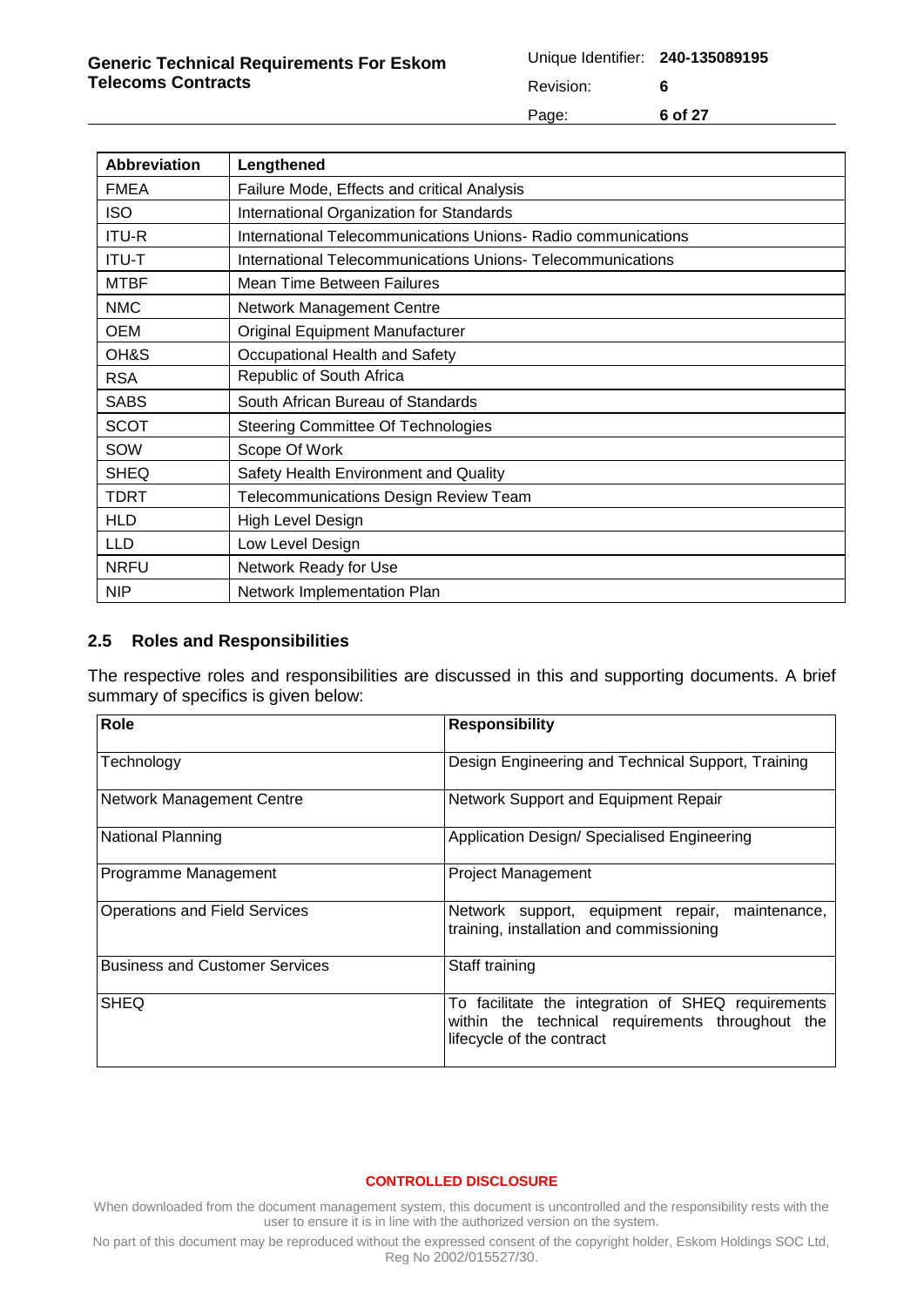## **2.6 Process for Monitoring**

This document is intended to be issued with enquiries for procurement of telecommunications commodities and/or related services. The cross-functional teams (CFTs), consisting of End Users, Subject Matter Experts and SHEQ Advisors are to advise on changes and/or improvements required on the content of the document. The document will also be subject to Eskom's documentation process and will be reviewed for relevance as and when required.

## <span id="page-6-0"></span>**2.7 Related/Supporting Documents**

## <span id="page-6-1"></span>**2.7.1 Superseding documents**

- [1] ETSP 0337: Operational Requirements for Technology Contracts Rev 4
- [2] 240-130816381 Scope of Work for Support of Telecommunications Network and Related Systems

## <span id="page-6-2"></span>**3. Enquiry and After Sales Support**

This document is to be adhered to by the supplier throughout the duration of the contract. There are other obligations the supplier is subjected to after the contract. The applicable Eskom Contract requirements are outlined in [Annex](#page-25-0) A, the Supplier's response to the requirements shall be indicated besides the Eskom requirements.

## <span id="page-6-3"></span>**3.1 Supplier's Profile**

### <span id="page-6-4"></span>**3.1.1 Accreditation**

- 3.1.1.1 Where the supplier is not the Original Equipment Manufacturer (OEM) of the offered product or parts of the solution, the supplier shall submit a letter of accreditation (or authorization) from the OEM. The letter of accreditation shall clearly indicate what the tendering supplier is authorized for, and the duration thereof.
- 3.1.1.2 The supplier shall provide a signed copy of their Environmental Policy.
- 3.1.1.3 Where the supplier is ISO 14001 certified, proof of certification shall be provided.
- 3.1.1.4 Where the nature of works includes decommissioning and/or disposal of materials, the supplier shall provide proof of safe disposal certificate or safe recycling of decommissioned materials.
- 3.1.1.5 The supplier shall provide proof of compliance to all legislative requirements applicable to them.

### <span id="page-6-5"></span>**3.1.2 Experience and Expertise**

3.1.2.1 It is required that proof of the proposed product(s) in the enquiry that are currently or were previously used by other EPUs be provided, with the corresponding software.

#### **CONTROLLED DISCLOSURE**

When downloaded from the document management system, this document is uncontrolled and the responsibility rests with the user to ensure it is in line with the authorized version on the system.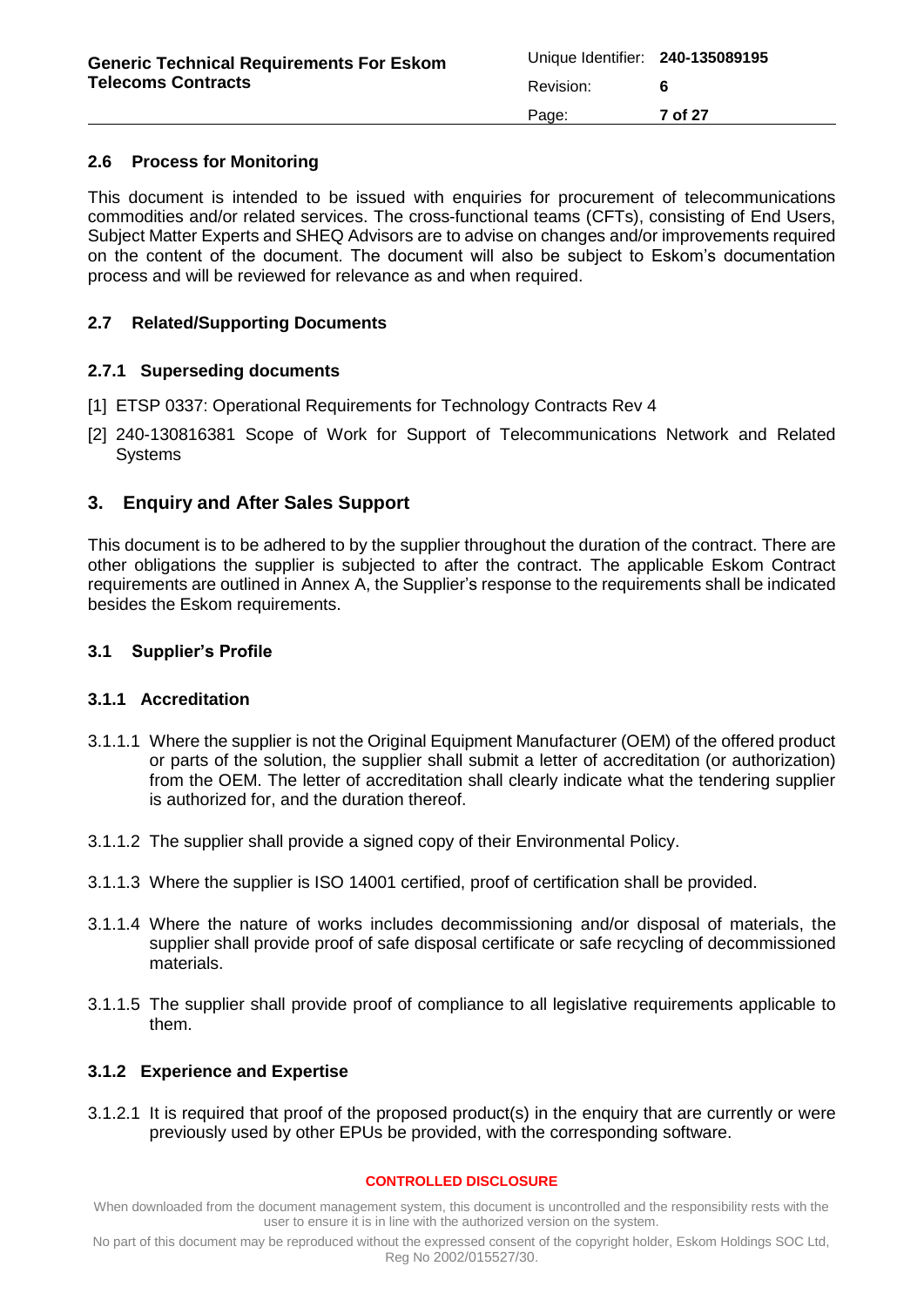| <b>Generic Technical Requirements For Eskom</b><br><b>Telecoms Contracts</b> | Unique Identifier: 240-135089195 |         |
|------------------------------------------------------------------------------|----------------------------------|---------|
|                                                                              | Revision:                        |         |
|                                                                              | Page:                            | 8 of 27 |

- 3.1.2.2 Supplier shall provide details on available test facilities for functionality testing. This includes, site names, location and the type of testing that can be done at each facility.
- 3.1.2.3 Customer Reference List and Case Studies
- 3.1.2.3.1 Where applicable, the supplier shall provide international or local evidence of similar work done including product(s) and/or services rendered. This shall be in the form of a customer reference list and/or case studies. The list shall include at minimum cover the following:
	- a) Name of Customer
	- b) Date contract was placed
	- c) Contract completion date
	- d) Scope of contract (products and services including activities performed)
	- e) Product/Equipment(product overview, hardware, firmware and software versions)
- 3.1.2.3.2 Eskom reserves the right to contact the customers provided on the Reference List.
- 3.1.2.4 Skills Matrix
- 3.1.2.4.1 Where applicable, the supplier shall provide a skills matrix for the resources that will be assigned to this transaction. The skills matrix list shall at minimum cover the following:
	- a) Number of resources per portfolio (e.g., Project Management, Engineer, Technician, SHEQ, etc.)
	- b) Distribution of skills per province
	- c) Curriculum Vitae (CVs) of the identified resources, which should include details on experience, qualifications, certifications and where applicable, professional registrations.
- 3.1.2.4.2 Eskom reserves the right to request proof of certifications and qualifications of the identified resources.
- 3.1.2.5 Points of Contact and Escalation Processes
- 3.1.2.5.1 The supplier shall provide contact information for their service/helpdesk, which will be the point of reporting for faults, warranty, and other service related matters. The helpdesk details shall cover at minimum the following information:
	- a) RSA Telephone Number
	- b) Email address (Online access for customer self-service)
	- c) Website (Online access for customer self-service)
	- d) Physical location (primary)
	- e) Physical location (secondary), and clarify how business continuity is achieved
	- f) Escalation procedure with relevant contacts for each escalation level.

#### **CONTROLLED DISCLOSURE**

When downloaded from the document management system, this document is uncontrolled and the responsibility rests with the user to ensure it is in line with the authorized version on the system.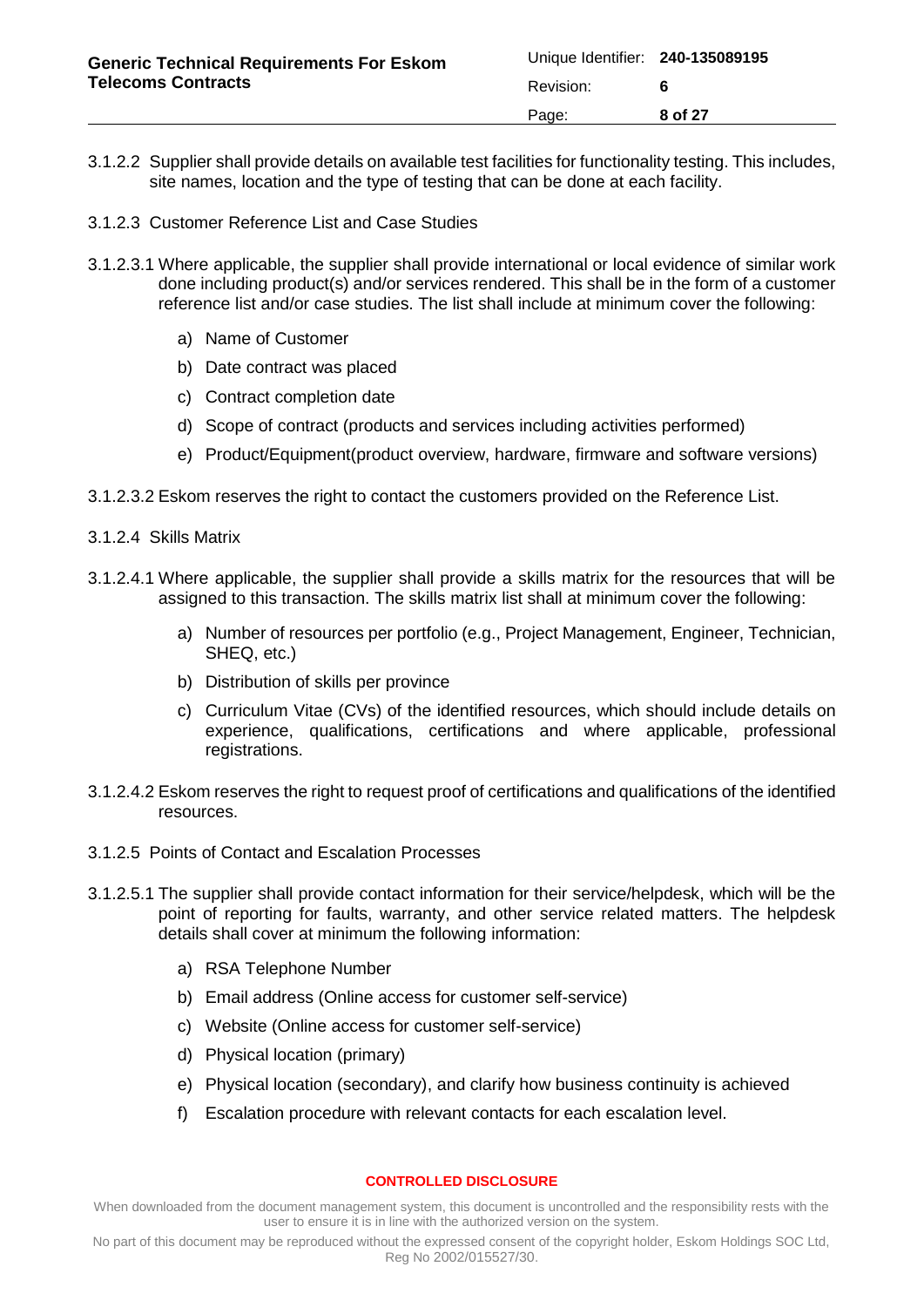- 3.1.2.5.2 The supplier shall provide contact information for the relevant service manager or project manager for this transaction, which will be the point of reporting for P1 and P2 faults, and other service related matters. The contact details shall cover at minimum the following information:
	- a) Full Names of Primary and Secondary Contact
	- b) Email addresses (Online access for customer self-service)
	- c) Office ( location and telephone)
	- d) Cell (telephone)
	- e) Escalation procedure with relevant contacts for each escalation level.

## <span id="page-8-0"></span>**3.1.3 Supplier's Obligations**

- 3.1.3.1 The supplier shall provide a Method Statement (detailing the work activities to be provided).
- 3.1.3.2 The supplier shall provide their Waste Management procedure.
- 3.1.3.3 The supplier shall provide their Incident Management procedure (environmental).
- 3.1.3.4 The supplier shall provide a copy of identified Environmental Aspects and Impacts (based on the scope).
- 3.1.3.5 The supplier shall provide a copy of identified risks and actions to address the risks associated with activities (based on the scope).
- 3.1.3.6 The supplier shall provide a signed copy of Eskom's Acknowledgement of SHE Requirements form (as issued with the enquiry).
- 3.1.3.7 Any information that is shared by the supplier to Eskom during the enquiry will be binding during the current and subsequent projects. This includes technical and non-technical information in any form which includes but is not limited to: brochures, webpages, leaflets, books, etc.
- 3.1.3.8 The supplier shall provide a data handling procedure. The procedure shall at minimum address how the supplier manages sensitive data, and how Eskom's sensitive data and documentation will be securely handled in transit, in storage and how it will be disposed of when no longer required.
- 3.1.3.9 The supplier shall provide a data sanitisation procedure. The procedure shall at minimum address how the supplier sanitises faulty equipment and/or modules before disposal or redeployment.
- 3.1.3.10 The supplier shall hand back all of Eskom's data and documentation produced as part of the supplier's fulfilment of the scope of the contract and during the duration of the contract. Once this data is handed over, the supplier should sanitise its repositories of such data and documentation.

#### **CONTROLLED DISCLOSURE**

When downloaded from the document management system, this document is uncontrolled and the responsibility rests with the user to ensure it is in line with the authorized version on the system.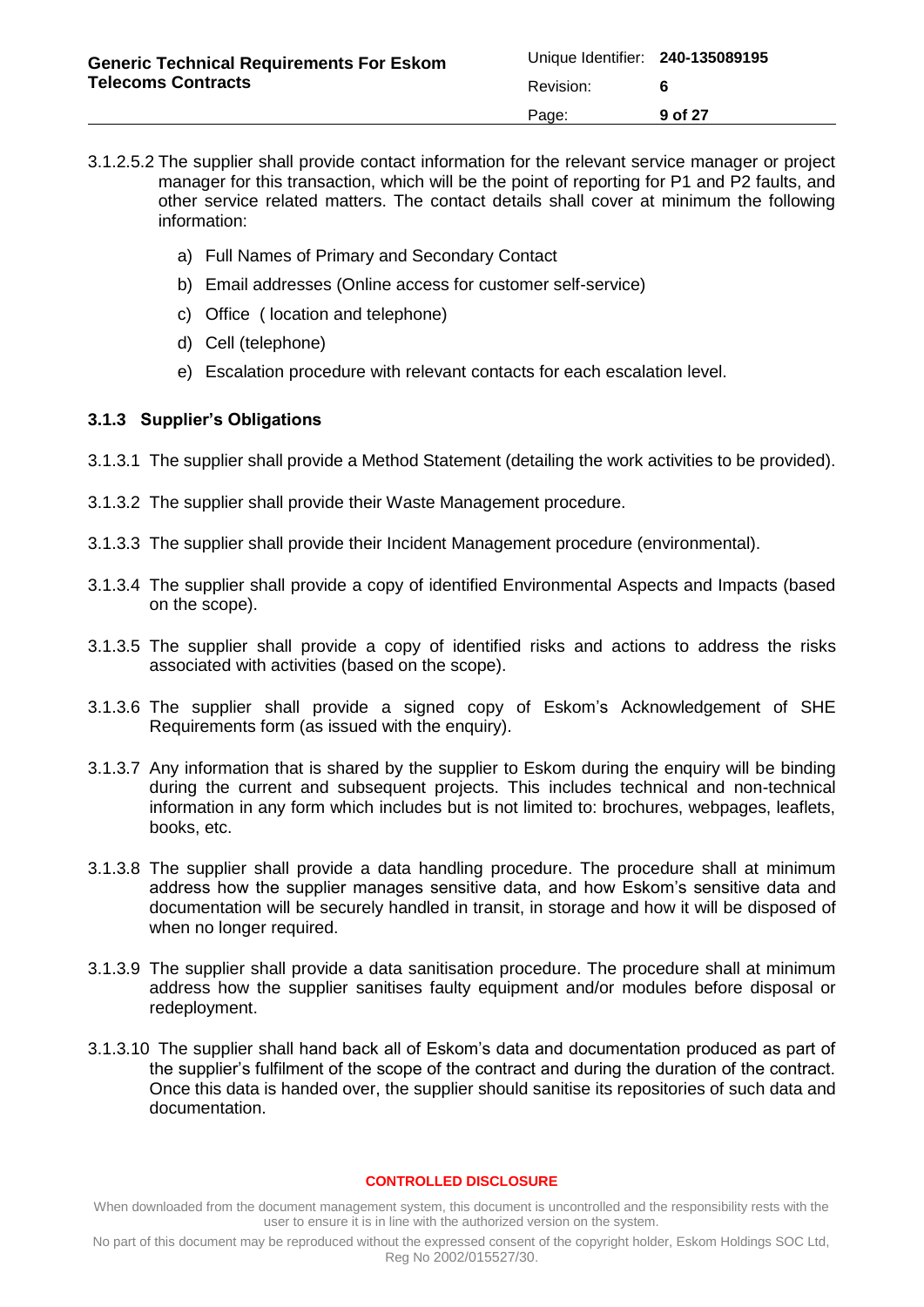| <b>Generic Technical Requirements For Eskom</b><br><b>Telecoms Contracts</b> | Unique Identifier: 240-135089195 |          |
|------------------------------------------------------------------------------|----------------------------------|----------|
|                                                                              | Revision:                        |          |
|                                                                              | Page:                            | 10 of 27 |

- 3.1.3.11 No information given in this document or in other related/supporting documents will reduce the supplier compliance obligations.
- 3.1.3.12 There shall be formal meetings monthly to discuss any issues with the product(s), solution and/or services rendered. These issues will then be documented and solutions shall be presented where possible.

### <span id="page-9-0"></span>**3.2 Product Design and Engineering**

### <span id="page-9-1"></span>**3.2.1 Project Scope of Work**

The supplier shall respond to the Project Scope of Work as provided by National Planning if required.

### <span id="page-9-2"></span>**3.2.2 Design Artefacts**

- 3.2.2.1 The solution shall be accompanied by a High Level Design (HLD). An HLD comprises of document(s) detailing the overall architecture, solutions/systems configuration/layout and equipment and/or software selected. Data Communications Network (DCN) design choices. This should include information on design options, costing, constructability, procure-ability, operability, sustainability, reliability, availability, inspect-ability, test-ability, expandability, decommission-ability and all other risks considered prior to arriving at the recommended option.
- 3.2.2.2 A Low Level Design (LLD) comprises of document(s) detailing the selected equipment, interfaces, modules, ports, software, firmware, operating systems, and applications for the solution. Network addressing plan, licensing and configuration templates. This also includes information on Bill of Materials (BOM) and/or Quantities (BoQ). A DCN design where applicable, forms part of this documentation set. The supplier shall provide the template(s) for the LLD for evaluation purposes.
- 3.2.2.3 The supplier shall develop the LLD after contract award, as part of the solution development process.
- 3.2.2.4 A Network Implementation Plan (NIP) comprises of document(s) detailing the installation and commissioning activities, site survey forms, staging plans, Installation Test Plans (ITPs) and knowledge transfer plans (operator, administrator and technician), training plans (planner, operator, administrator and technician), and cutover plans. The supplier shall provide the template(s) for the NIP for evaluation purposes.
- 3.2.2.5 The supplier shall develop the NIP after developing the LLD, as part of the solution development process.
- 3.2.2.6 A Network Ready for Use (NRFU) comprises of document(s) detailing the Acceptance Test Plans (ATPs), commissioning, and change management plans, operator readiness plans, maintenance, administration, disaster recovery plans and procedures. The supplier shall provide the template(s) for the NRFU for evaluation purposes.

#### **CONTROLLED DISCLOSURE**

When downloaded from the document management system, this document is uncontrolled and the responsibility rests with the user to ensure it is in line with the authorized version on the system.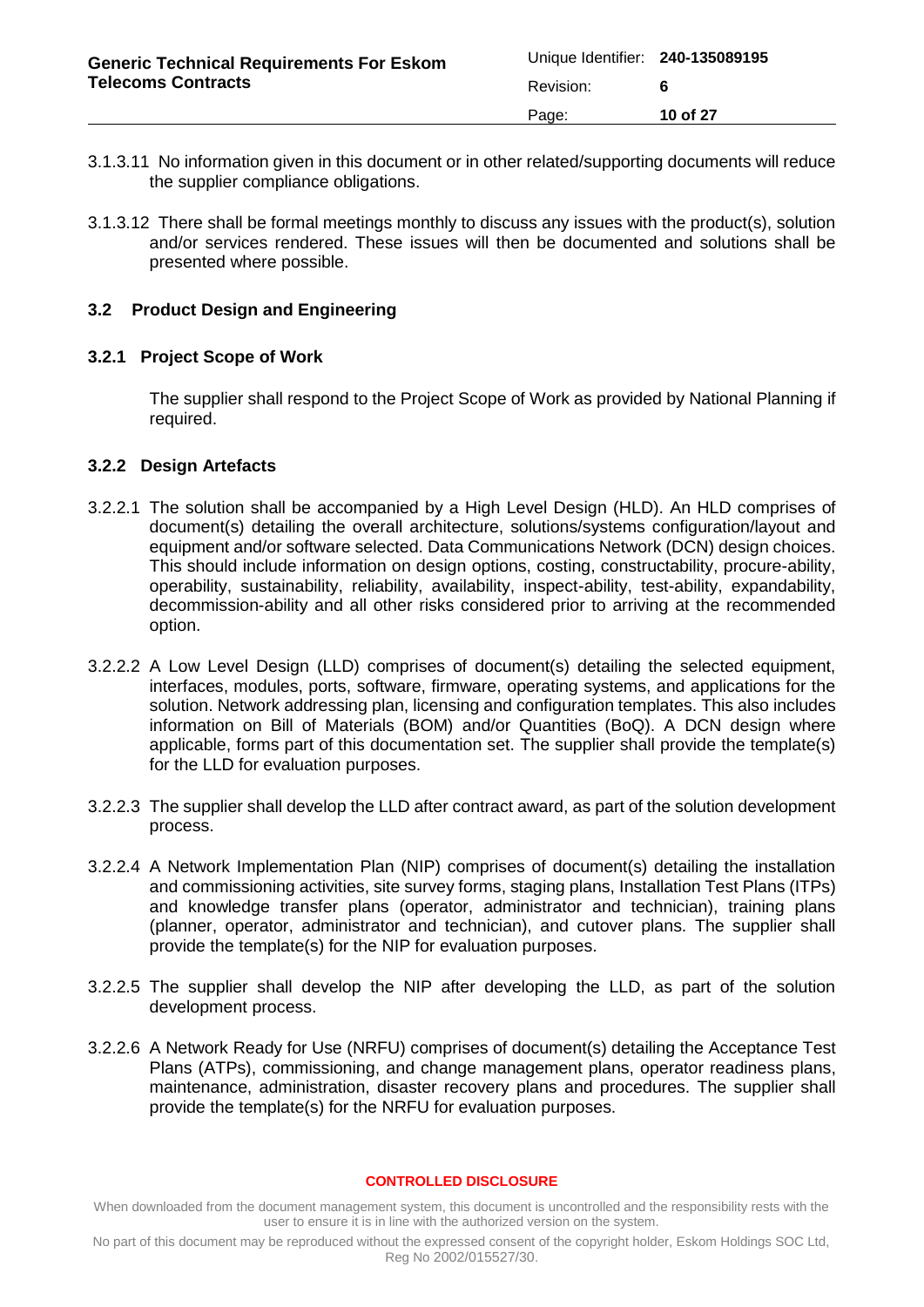| <b>Generic Technical Requirements For Eskom</b><br><b>Telecoms Contracts</b> | Unique Identifier: 240-135089195 |          |
|------------------------------------------------------------------------------|----------------------------------|----------|
|                                                                              | Revision:                        |          |
|                                                                              | Page:                            | 11 of 27 |

3.2.2.7 The supplier shall develop the NRFU after developing the NIP, as part of the solution development process.

<span id="page-10-1"></span>

| <b>Artefact</b>                                | Eskom's<br>requirement<br>for this<br>solution | <b>Tender</b><br>returnable | <b>Post contract</b><br>award                   | Supplier's<br>statement of<br>compliance<br>(Compliant/Non-<br><b>Compliant)</b> | Supplier's<br>comment |
|------------------------------------------------|------------------------------------------------|-----------------------------|-------------------------------------------------|----------------------------------------------------------------------------------|-----------------------|
| <b>High Level</b><br>Design (HLD)              |                                                | Technical<br>proposal       | To be<br>reviewed and<br>approved               |                                                                                  |                       |
| Design Guide                                   |                                                | <b>Not</b><br>applicable    | To be<br>developed,<br>reviewed and<br>approved |                                                                                  |                       |
| Low Level<br>Design (LLD)                      |                                                | Template or<br>samples      | To be<br>developed,<br>reviewed and<br>approved |                                                                                  |                       |
| <b>Planning Book</b><br>(Blue Book)            |                                                | <b>Not</b><br>applicable    | To be<br>developed,<br>reviewed and<br>approved |                                                                                  |                       |
| <b>Network</b><br>Implementation<br>Plan (NIP) |                                                | Template or<br>samples      | To be<br>developed,<br>reviewed and<br>approved |                                                                                  |                       |
| Network Ready<br>for Use<br>(NRFU)             |                                                | Template or<br>samples      | To be<br>developed,<br>reviewed and<br>approved |                                                                                  |                       |
| As Built<br>Document                           |                                                | Template or<br>samples      | To be<br>developed,<br>reviewed and<br>approved |                                                                                  |                       |

### **Table 1: Design artefacts requirements**

#### <span id="page-10-0"></span>**3.2.3 Design assurance**

- 3.2.3.1 All designs produced shall be submitted for review by the relevant Eskom design review committees, the supplier shall be able to present these, if required, and to take on full design accountability.
- 3.2.3.2 OEM validation of designs shall be obtained where applicable.
- 3.2.3.3 Penetration tests shall accompany all security and cybersecurity designs.
- 3.2.3.4 The supplier shall be OEM accredited to offer the solution (letter from OEM shall be provided as proof of accreditation).

#### **CONTROLLED DISCLOSURE**

When downloaded from the document management system, this document is uncontrolled and the responsibility rests with the user to ensure it is in line with the authorized version on the system.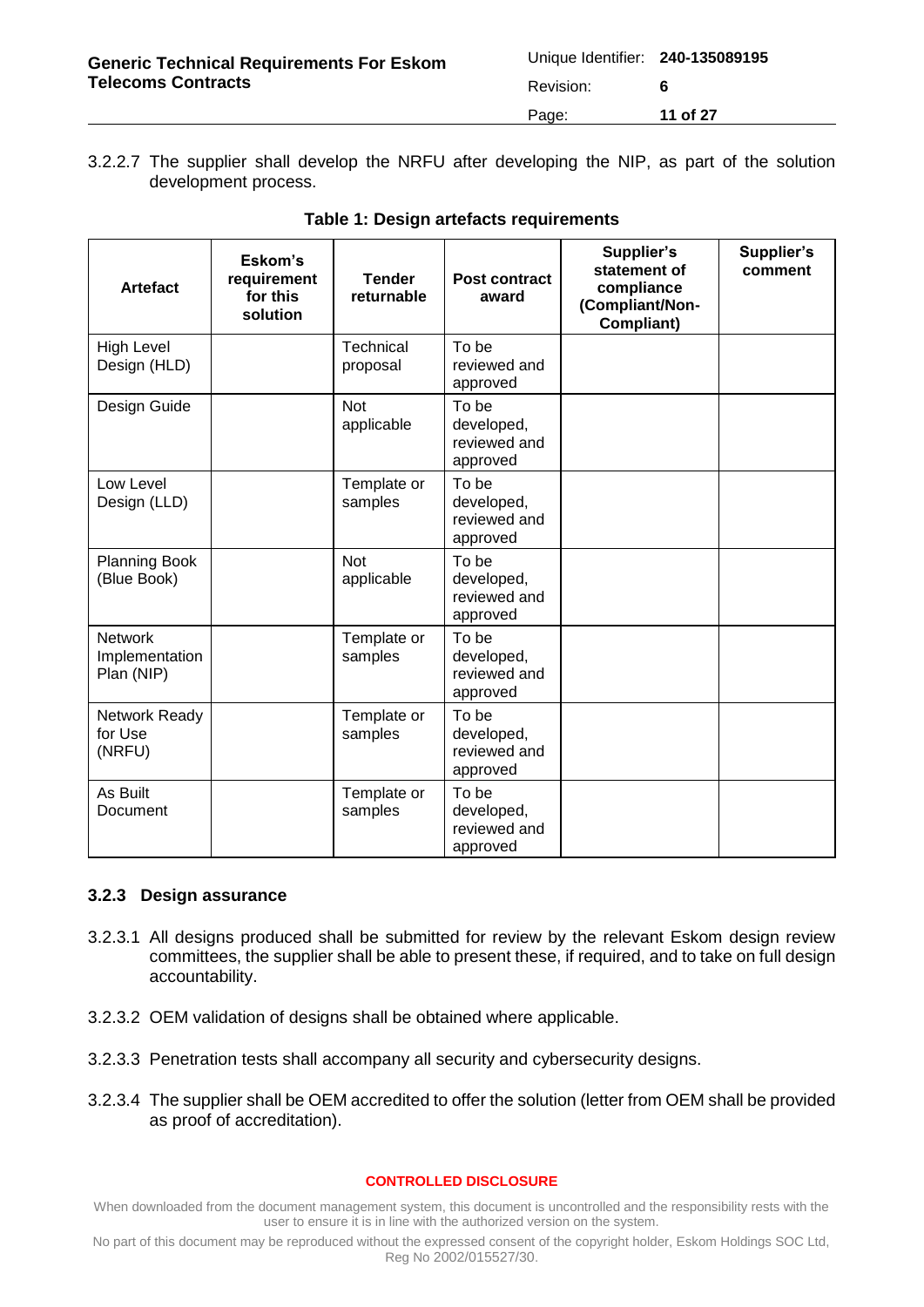| <b>Generic Technical Requirements For Eskom</b><br><b>Telecoms Contracts</b> | Unique Identifier: 240-135089195 |          |
|------------------------------------------------------------------------------|----------------------------------|----------|
|                                                                              | Revision:                        |          |
|                                                                              | Page:                            | 12 of 27 |

- 3.2.3.5 The supplier shall be OEM accredited to offer the design and planning services on the offered solution (letter from OEM shall be provided as proof of accreditation).
- 3.2.3.6 Supplier shall provide case studies demonstrating use of offered solution. The case studies should be clear on the level of skills and expertise the supplier has with delivery of similar solutions (i.e., design, planning, installation, commissioning, SHEQ, and project management).
- 3.2.3.7 The supplier shall document an engineering design architecture standard that describes how the current Eskom network will interface and integrate with their proposed solution. The design shall take into consideration current and future migration plans as stipulated by Eskom.
- 3.2.3.8 The engineering design architecture will be presented to the relevant Eskom Technical Governance for approval.
- 3.2.3.9 The proposed solution should cover all aspects of the product(s) which include software and hardware designs.
- 3.2.3.10 The supplier shall ensure that all the stipulated requirements are understood and considered: functional, performance design, etc. It is the responsibility of the supplier to seek further description from Eskom if necessary.
- 3.2.3.11 The proposed solution should be reliable and scalable in terms of the Eskom network.
- 3.2.3.12 It is preferred that the designs are signed off by an ECSA (Engineering Counsel of South Africa) registered Engineer.
- 3.2.3.13 All designs shall comply with the issued specifications and the Eskom OT Cyber Security standards.
- 3.2.3.14 The designer shall ensure that the applicable safety standards incorporated in the regulations are complied with in the design, taking into consideration the OH&S (Occupational Health and Safety) specification submitted by Eskom
- 3.2.3.15 The supplier's design may be used by Eskom in other projects.

### <span id="page-11-0"></span>**3.2.4 Design Engineering**

- 3.2.4.1 The supplier shall always be ready to demonstrate and/or test any functionality called for in the specification. The demonstration and/or testing will primarily be at the supplier's premises and/or its customer(s). In specific instances, where integration to existing systems is required, the demonstrations will be at Eskom premises.
- 3.2.4.2 For functional demonstrations, the supplier shall submit a detailed ATP which describes how the Supplier intends to demonstrate the required functionality. Eskom reserves the right to add or remove tests on the ATP. The ATP is applicable for equipment (hardware), software, and management systems.

#### **CONTROLLED DISCLOSURE**

When downloaded from the document management system, this document is uncontrolled and the responsibility rests with the user to ensure it is in line with the authorized version on the system.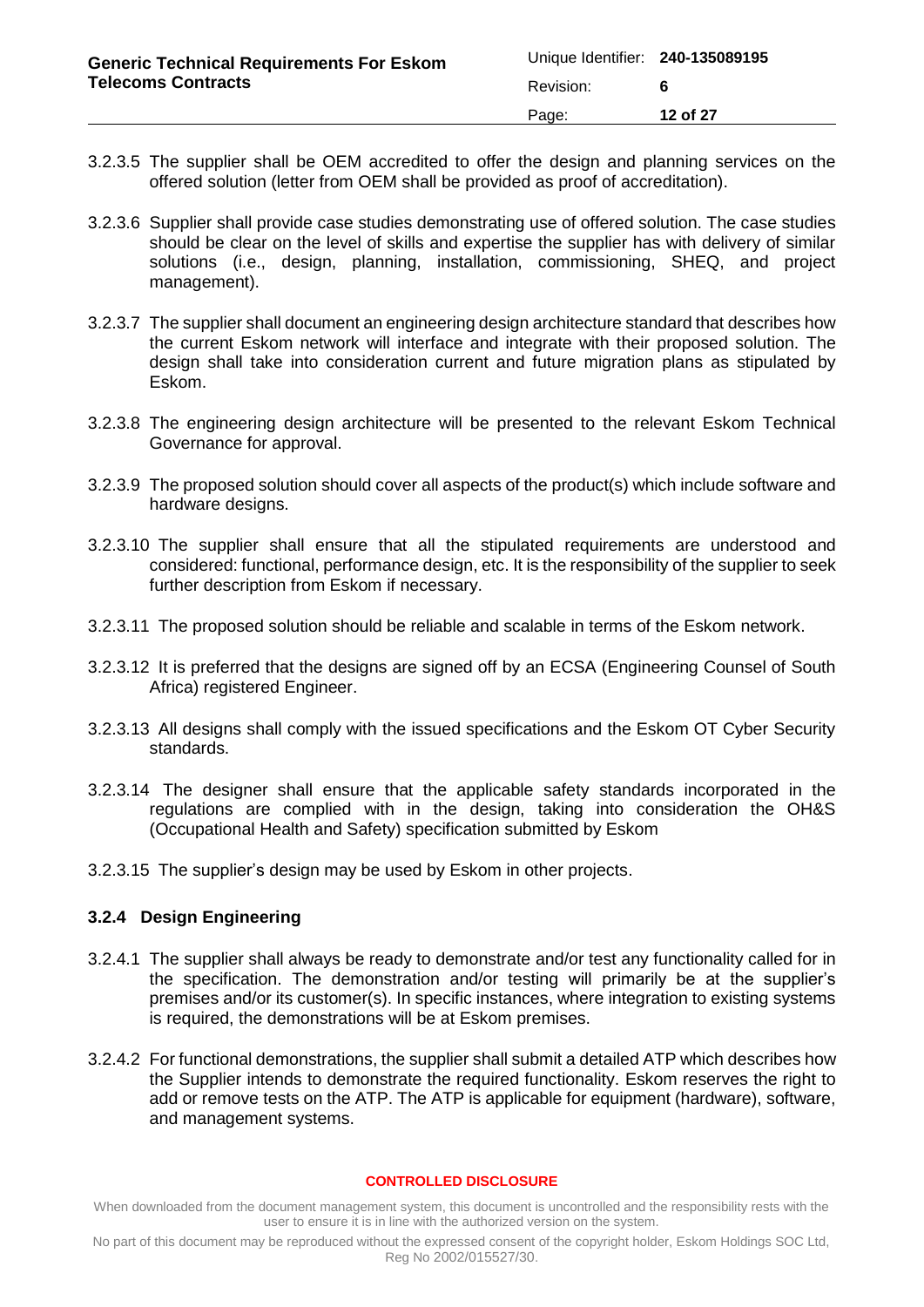- 3.2.4.3 The final ATP shall be signed off by a technical representative of Eskom.
- 3.2.4.4 During the contract phase, the supplier shall produce a FAT (Factory Acceptance Test) Procedure for all the supplied equipment.
- 3.2.4.5 The supplier shall complete the Failure Mode, Effects and Critical Analysis (FMEA) tables for all the supplied equipment. These FMEA tables shall be used as an input in the development of the Maintenance Standard for the tendered equipment. The supplier shall develop the maintenance standard through the Eskom Steering Committee on Technologies (SCOT) process.
- 3.2.4.6 The development of the maintenance standard must consider the threats and limitations the proposed system has. It shall aim to maintain the performance of the equipment throughout the duration of the contract, including any foreseen modifications.
- 3.2.4.7 Inform Eskom of any known hazards emanating from the design and how they should be mitigated

## <span id="page-12-0"></span>**3.2.5 Application**

- 3.2.5.1 The supplier shall analyse and interpret the Eskom requirements into the network design.
- 3.2.5.2 The supplier shall review existing site based data and include the data into their design.
- 3.2.5.3 The supplier shall conduct site surveys to ensure accuracy of the information used in the design. At minimum, the site survey information shall include the following:
	- a) Cabinet space
	- b) DC and AC power requirements
	- c) Earth points
	- d) Air conditioning
	- e) Site layout (floor drawings and cabinet layout)
	- f) Condition of existing equipment
	- g) Required interfaces
	- h) SOW per site
	- i) A list of additional works required per site
- 3.2.5.4 The supplier shall request Eskom for access to the sites under consideration.
- 3.2.5.5 The supplier must inform Eskom of any additional infrastructure required on site.
- 3.2.5.6 Design documentation is required across all sites.
- 3.2.5.7 The proposed on-site design shall be presented to the TDRT (Telecommunications Design Review Team) for review and approval.

#### **CONTROLLED DISCLOSURE**

When downloaded from the document management system, this document is uncontrolled and the responsibility rests with the user to ensure it is in line with the authorized version on the system.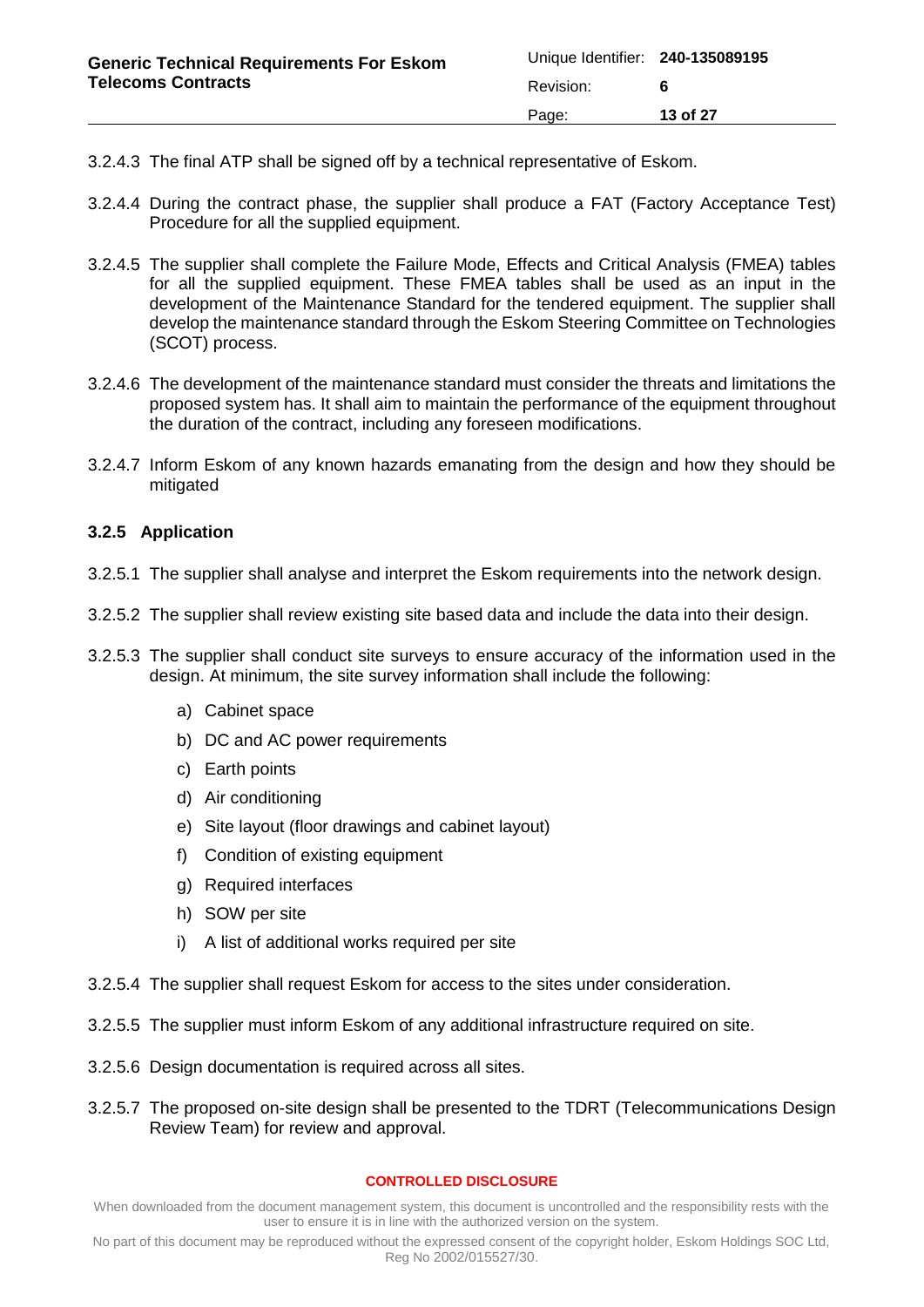| <b>Generic Technical Requirements For Eskom</b><br><b>Telecoms Contracts</b> | Unique Identifier: 240-135089195 |          |
|------------------------------------------------------------------------------|----------------------------------|----------|
|                                                                              | Revision:                        |          |
|                                                                              | Page:                            | 14 of 27 |

- 3.2.5.8 Data shall only be stored in Eskom approved project files, formats and network inventory folders. Any data shall be available to the authorized staff when required.
- 3.2.5.9 Where there are deviations from the approved standards, the deviations shall be submitted to the Eskom Protection, Telecommunications, Metering and Control Design Review Team (PTM&C DRT)
- 3.2.5.10 Prior to conducting site surveys, the supplier shall comply with the Eskom SHE requirements, this should continue during and post site survey.

### <span id="page-13-0"></span>**3.2.6 Product Overview**

#### <span id="page-13-1"></span>**3.2.7 Equipment and Product Profile**

- 3.2.7.1 The supplier shall give the first date of manufacture for all proposed equipment.
- 3.2.7.2 The supplier is required to provide sets of product brochures. These shall contain at minimum the following detail:
- 3.2.7.2.1 **Product and/or equipment architecture** with emphasis on modularity, scalability, extensibility and interoperability.
- 3.2.7.2.2 **Supported interfaces** (type, speed, and legacy interface support where applicable)
- 3.2.7.2.3 **Equipment and/or module dimensions** (height, width, depth)
- 3.2.7.2.4 **Power and environmental requirements** (power supplies, power consumption, reverse polarity protection, heat dissipation and installation requirements).
- 3.2.7.2.5 **Warranty information** (per individual module, and per assembled unit (equipment), per product, including related software)
- 3.2.7.2.6 **Mean-Time Between Failures (MTBFs) and/or reliability figures**, where applicable.
- 3.2.7.2.7 **Product lifecycle status report** per module, and per assembled unit (equipment) and/or per product.
- 3.2.7.3 The supplier shall provide the MTBF figures for all the proposed equipment.
- 3.2.7.4 An overview of the product(s) proposed in relation to the enquiry shall be given.
- 3.2.7.5 The product development and history shall be documented. Emphasis shall be placed on the continuity and integration of the product range.
- 3.2.7.6 A product life cycle road map shall be provided for all proposed products and/or equipment. Any foreseen future developments and time frames must be outlined.

#### **CONTROLLED DISCLOSURE**

When downloaded from the document management system, this document is uncontrolled and the responsibility rests with the user to ensure it is in line with the authorized version on the system.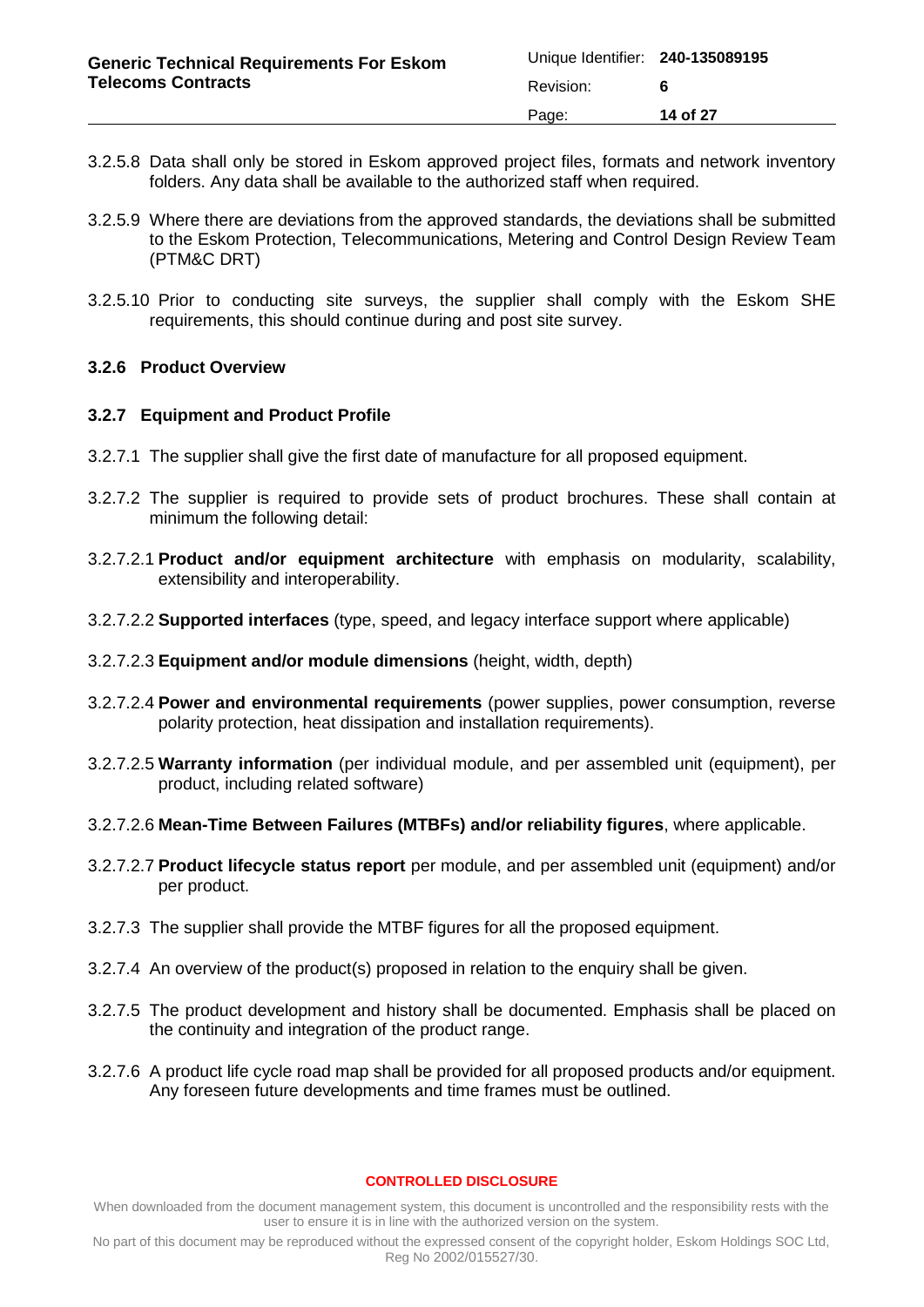| <b>Generic Technical Requirements For Eskom</b><br><b>Telecoms Contracts</b> | Unique Identifier: 240-135089195 |          |
|------------------------------------------------------------------------------|----------------------------------|----------|
|                                                                              | Revision:                        |          |
|                                                                              | Page:                            | 15 of 27 |

- 3.2.7.7 All product(s) submitted in the enquiry must be available for purchase throughout the contract duration. Where the product(s) are phased out by the OEM during the contract period, the supplier shall ensure continuity of supply of these product(s) to Eskom, for at least the duration of the contract.
- 3.2.7.8 The supplier must be able to provide support for the product(s) in the enquiry for a minimum period of 10 years from the date of the contract being awarded. Where the product(s) are phased out by the OEM during the contract period, the supplier shall ensure continuity of support of these product(s) to Eskom, for the minimum period of 10 years from the date of the contract being awarded.
- 3.2.7.9 The supplier may suggest industry standard, economic and environmentally friendly solutions if the proposed solution replaces obsolete or older equipment, more so when the older equipment was offered by the same supplier. Eskom is not obligated to implement the suppliers suggestions.
- 3.2.7.10 The supplier shall not include Eskom in issues/problems that arise from their own problems related to the proposed solution. The supplier may however inform Eskom of the problems and challenges faced.
- 3.2.7.11 The supplier shall provide Eskom with a description of any additional functionality above the technical requirements the product is capable of providing. These may be accessible through minor modifications or software updates/upgrades/etc.

## <span id="page-14-0"></span>**3.3 Supply and Delivery**

- 3.3.1.1 The supplier is required to provide a certificate of conformance for each item to be supplied and/or delivered (serial number should be used for traceability). Where batch testing was done the serial number of the item to be supplied and/or delivered must be traceable to the batch tested.
- 3.3.1.2 The supplier shall provide delivery lead times for each offered products, equipment, module, software and associated licences.

### <span id="page-14-1"></span>**3.4 Installation and Commissioning**

- 3.4.1.1 These services will be required from the supplier on an as and when required basis when deemed necessary by Eskom.
- 3.4.1.2 All the services performed must meet the standards of [\[1\]](#page-3-9) [ISO 9001 Quality Management](#page-3-9)  [Systems.](#page-3-9)
- 3.4.1.3 The supplier must produce a breakdown cost of all the activities they need to perform for installations and commissioning including OH&S costs.
- 3.4.1.4 The supplier is required to provide a set of installation manuals.

#### **CONTROLLED DISCLOSURE**

When downloaded from the document management system, this document is uncontrolled and the responsibility rests with the user to ensure it is in line with the authorized version on the system.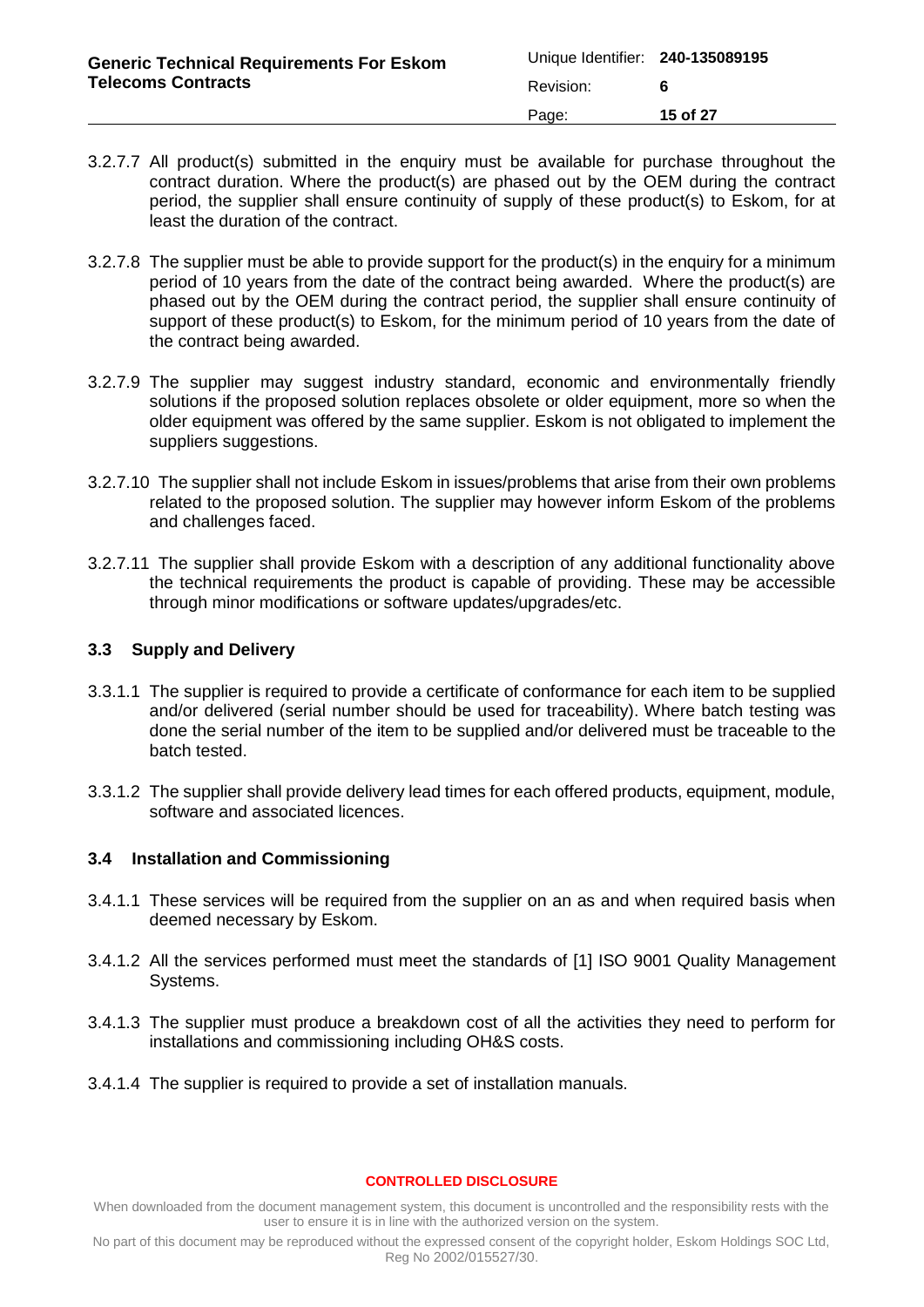- 3.4.1.5 All commissioning tests must be performed using approved ATP and must get an Eskom sign off. The ATP is applicable for equipment (hardware), firmware, software, and management systems.
- 3.4.1.6 For instances where the Supplier does the installations for Eskom, the complete ATP shall be signed off after each installation by the Supplier and an Eskom technical representative.
- 3.4.1.7 The supplier must produce marked up, as built documentation from the application design documents. This must be handed over to the application design Engineers.

## <span id="page-15-0"></span>**3.5 Network Support Services**

## <span id="page-15-1"></span>**3.5.1 Prelude**

- 3.5.1.1 Supplier shall offer support and maintenance for all product(s), equipment and/or solutions offered.
- 3.5.1.2 The requirements in [3.5.2](#page-15-2) are to be quoted by the supplier annually, but may be paid by Eskom to the supplier on a monthly basis.
- 3.5.1.3 Fulfilling the requirements stated in [3.5.2](#page-15-2) shall not attract extra costs or charges to Eskom.
- 3.5.1.4 No travelling or transport costs shall be paid by Eskom for the supplier to perform the responsibilities listed in [3.5.2.](#page-15-2)
- 3.5.1.5 The supplier shall log all issues originating from Eskom and report on those on a monthly basis to demonstrate compliance to the requirements in [3.5.2](#page-15-2) . The Eskom person logging the issue shall be given a unique (system generated) reference number.
- 3.5.1.6 The supplier shall provide Eskom with an escalation procedure/process to be invoked when an issue is not being resolved according to the service response times stated in [3.5.2](#page-15-2) .
- 3.5.1.7 Non-adherence to requirements stated in in [3.5.2](#page-15-2) for three (3) consecutive months may result in non-payment of service charge for the third offending month.

## <span id="page-15-2"></span>**3.5.2 Service Level Requirements**

- 3.5.2.1 Provide a 24 hour standby service.
- 3.5.2.2 Where applicable, provide a minimum of 20 hours per month on-site support.
	- 1) The on-site support will primarily be provided to the ET NMC (Eskom Telecommunications Network Management Centre) Germiston offices.
	- 2) The on-site support shall be able to handle  $2^{nd}$  and  $3^{rd}$  level support requirements.
	- 3) The on-site support shall be ET's first point of contact for all technical and support issues to be escalated by ET to the supplier, the response to such issues shall be as per below:

#### **CONTROLLED DISCLOSURE**

When downloaded from the document management system, this document is uncontrolled and the responsibility rests with the user to ensure it is in line with the authorized version on the system.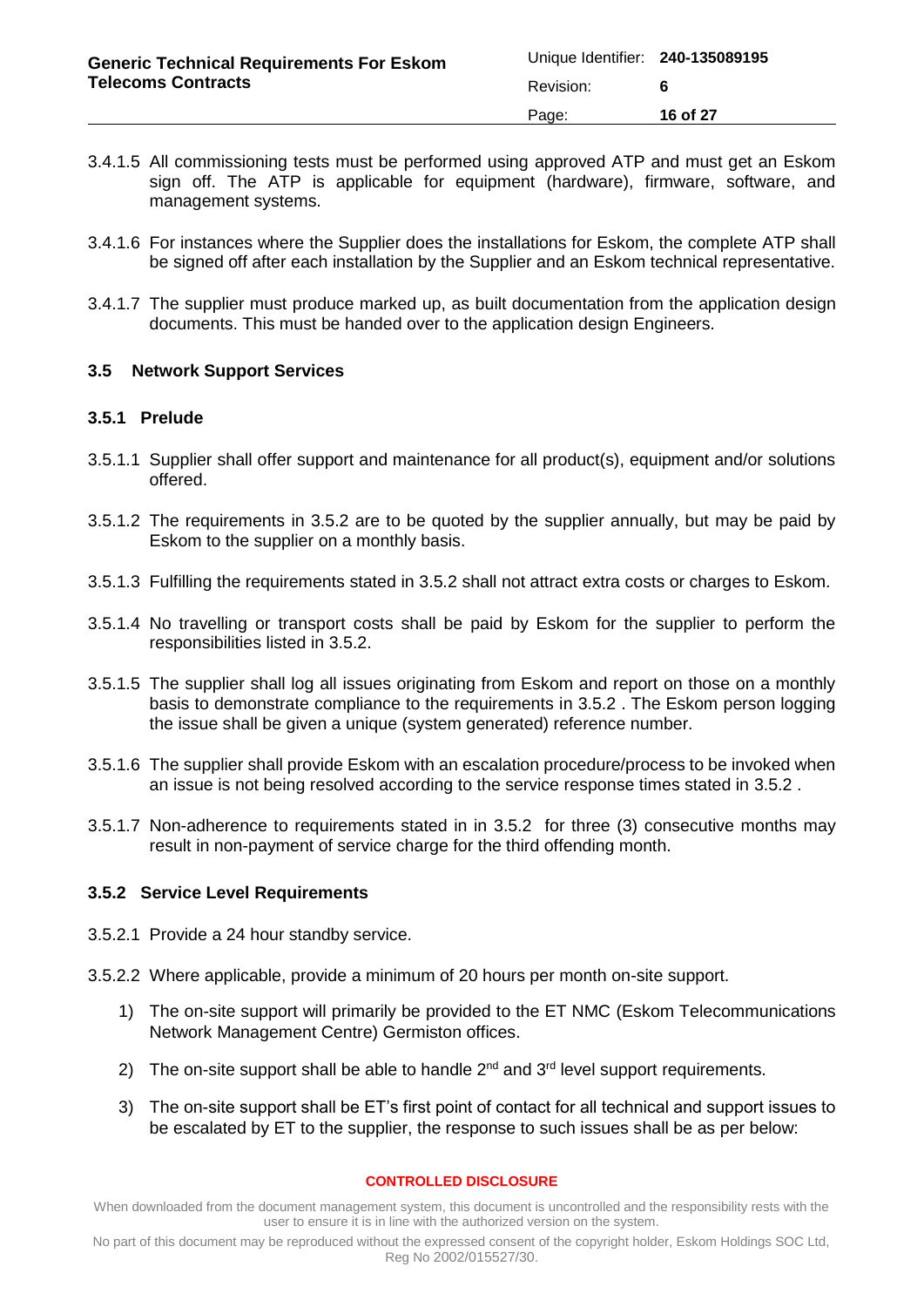<span id="page-16-0"></span>

| <b>Classification</b> | <b>Severity</b> | <b>Reported to</b>              | Remedy               | <b>Restoration</b> |
|-----------------------|-----------------|---------------------------------|----------------------|--------------------|
| P1                    | Emergency       | Service Manager                 | Within 4 hours       | 8 hours            |
| P <sub>2</sub>        | High            | Service Manager                 | 8 hours              | 24 hours           |
| P3                    | Medium          | Helpdesk/Service<br><b>Desk</b> | Next business<br>day | 72 hours           |
| P4                    | Low             | Helpdesk/Service<br><b>Desk</b> | week                 | 4 weeks            |

## **Table 2: Service response times**

3.5.2.3 Escalations and Resolution

- 1) Issues that cannot be resolved by the NMC will be escalated to the supplier.
- 2) The escalation will be done through the supplier's helpdesk/service desk system or telephonically or via email.
- 3) The supplier shall work closely with the NMC until the escalated issue is resolved.
- 4) Upon resolution, the supplier is expected to make the following minimum information available to the NMC:
	- a) Description of the issue (and similar issues escalated prior)
	- b) Possible Causes
	- c) Impact Assessment and Services/Sites Affected
	- d) Steps Taken to Prevent Recurrence/Resurgence
- 5) For P1 and P2 incidents (or on request by Eskom management) the supplier shall produce a technical report (the format for which will be communicated by the requesting party in Eskom).
- 3.5.2.4 Operations, Administration and Maintenance
- 1) Administration and maintenance activities of the management systems shall be performed by the supplier on a weekly basis. These activities include (but not limited to): management of licenses, database management, and management of system/user generated logs, management of system memory/storage, management and maintenance of user accounts/groups.
- 2) The supplier shall develop incident response and recovery plans for major systems failures (P1 incidents) which includes response to cybersecurity incidents.
- 3) The supplier shall conduct a network and/or system health check and test the disaster recovery (DR) procedures on a biannual basis. The network and/or system health and DR test reports shall be tabled, discussed and handed at the contract meeting.

#### **CONTROLLED DISCLOSURE**

When downloaded from the document management system, this document is uncontrolled and the responsibility rests with the user to ensure it is in line with the authorized version on the system.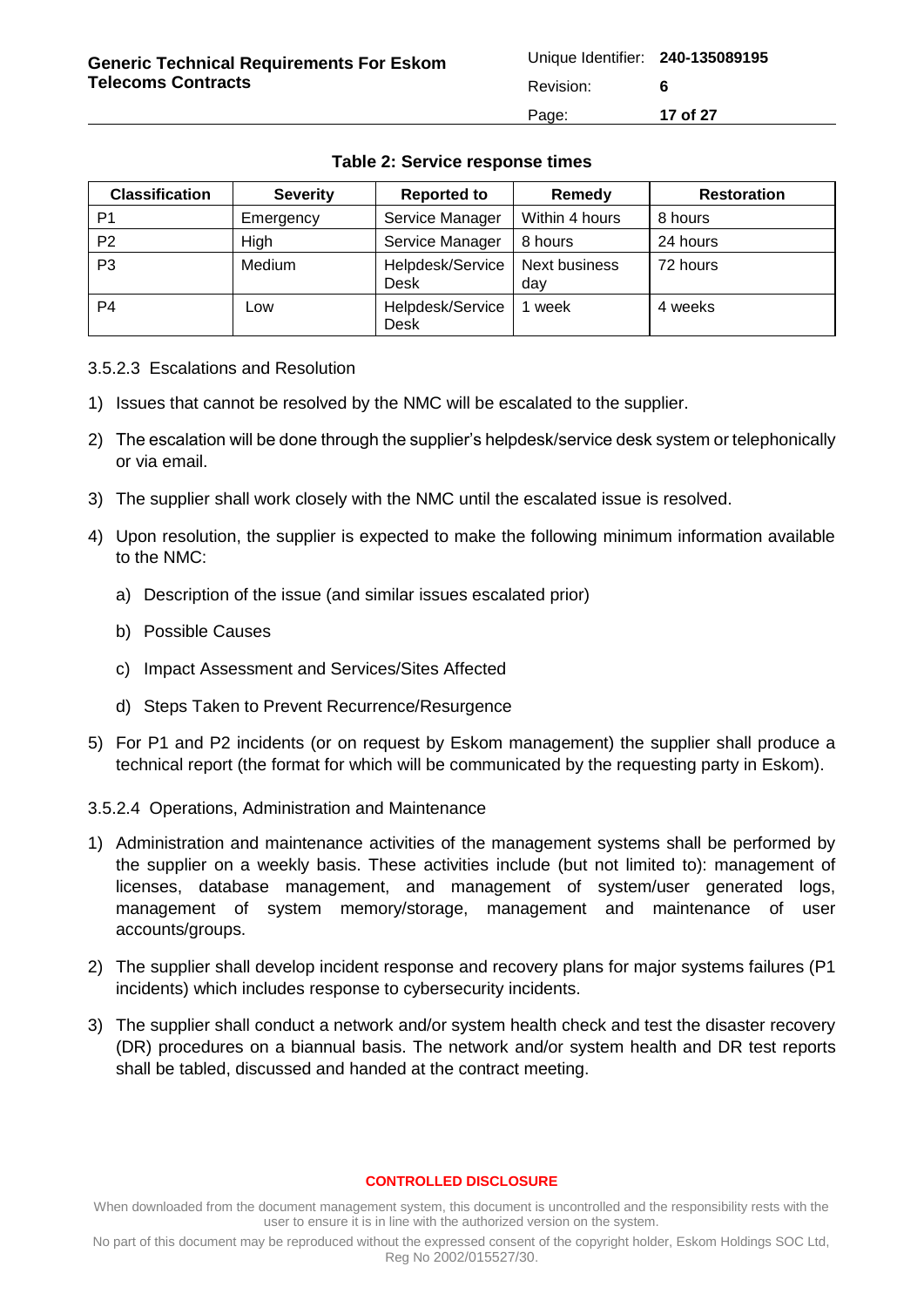- 4) When firmware and software updates/patches are released, the supplier shall conduct a network and service impact assessment, rollout plan, and rollback plan and present that to Eskom with the release. Once Eskom has made preparations/interventions/mitigations for the release to be applied, the supplier shall be able to assist with the rollout of the release.
- 5) Minor (or same) version upgrade will be done as part of maintenance activities, and will not be charged for separately.
- 3.5.2.5 Repairs and Replacements
- 1) The supplier shall offer the following services for all faulty modules/equipment/units:
	- a) For critical and service affecting systems (e.g., network/element management hardware), the supplier shall offer a same day replacement service of faulty units.
	- b) For non-critical systems, the supplier shall repair the item within 4 weeks.
		- i) If the item is declared irreparable, then the supplier shall offer the replacement item within 6 weeks of receiving the faulty item.
	- c) The repaired unit or replacement unit shall have a fault report attached to it. The fault report shall at minimum contain the following information:
		- i) Date Received
		- ii) Serial Number (failed unit)
		- iii) Fault type/group/description
		- iv) Number of times this unit (serial number) has failed
		- v) Number of times similar units have failed
		- vi) Repaired or Replaced?
		- vii)Serial Number (replacement unit)
		- viii) Date Released
- 3.5.2.6 Knowledge and Skills Transfer
- 1) Knowledge artefacts:
	- a) The supplier shall ensure that all issues escalated (and resolved) are recorded and available in an online, searchable facility that is accessible to Eskom Telecommunications NMC personnel.
		- i) This body of knowledge shall be handed over to Eskom at the end of the agreement/contract in a memory stick storage.
- 2) On the Job Training/Mentoring/Job Shadowing:

#### **CONTROLLED DISCLOSURE**

When downloaded from the document management system, this document is uncontrolled and the responsibility rests with the user to ensure it is in line with the authorized version on the system.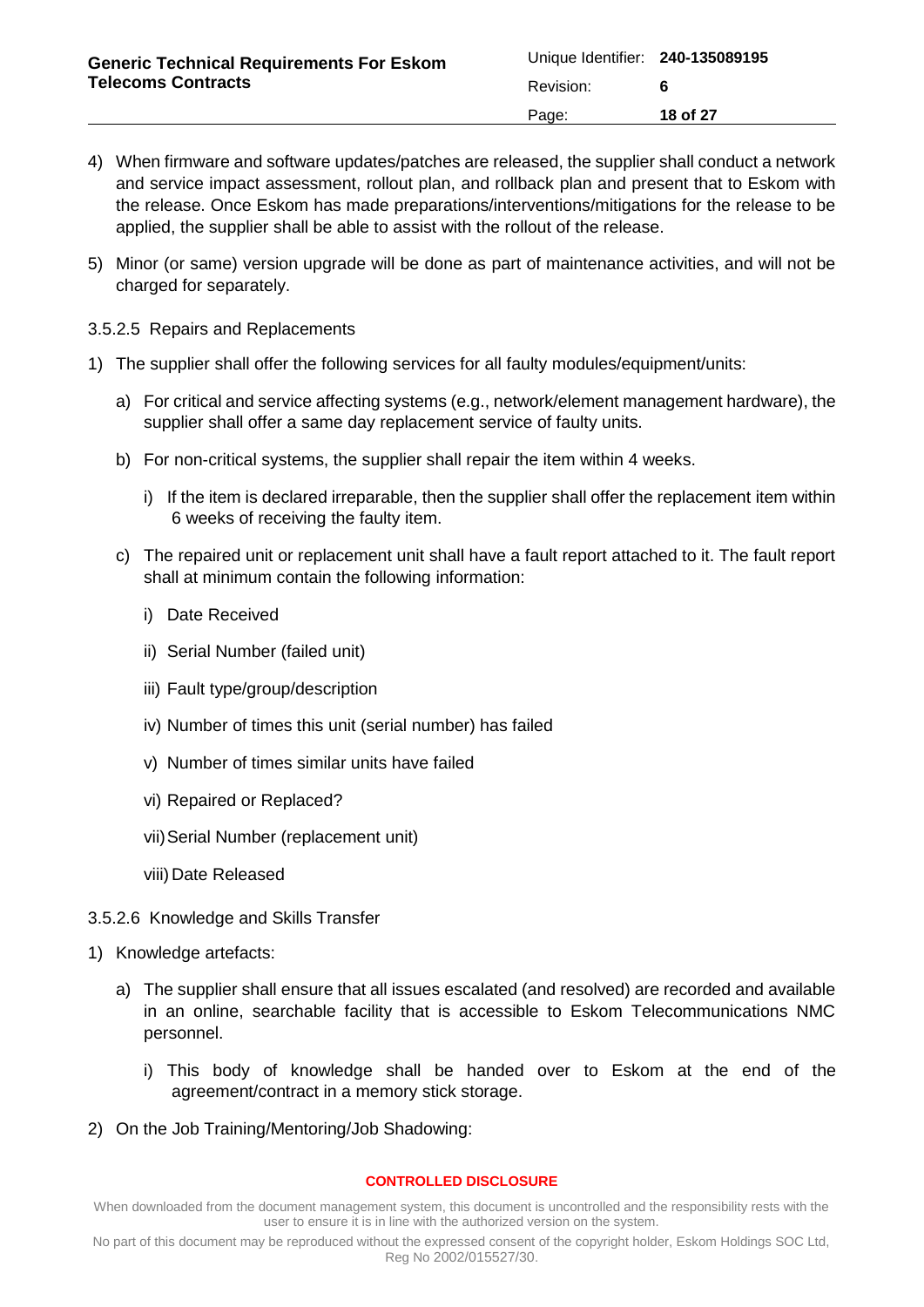| <b>Generic Technical Requirements For Eskom</b><br><b>Telecoms Contracts</b> | Unique Identifier: 240-135089195 |          |
|------------------------------------------------------------------------------|----------------------------------|----------|
|                                                                              | Revision:                        |          |
|                                                                              | Page:                            | 19 of 27 |

- a) Unless the task/activity is urgent, the supplier should guide Eskom resources on how to resolve the issues themselves. For urgent tasks, the supplier shall restore the service first, and explain later.
- b) The on-site resource shall also guide Eskom resources on how to do the operations, administration and maintenance activities.

## <span id="page-18-0"></span>**3.5.3 Major Upgrades Support Requirements**

3.5.3.1 Major upgrades shall be on an as and when required basis, however the pricing for that shall be contractually fixed and reviewed on an annual basis.

## <span id="page-18-1"></span>**3.5.4 Ad hoc Support Requirements**

3.5.4.1 Any other support required by Eskom and not part of SLA shall be on time and material basis.

### <span id="page-18-2"></span>**3.5.5 Hardware**

- 3.5.5.1 The supplier shall support the equipment installed in the network, regardless if there are other/newer versions in any of the stages of production that the supplier is working on or supplying to other customers.
- 3.5.5.2 As and when the supplier finds unforeseen common causes of equipment failure or limitations, these must be communicated through to Eskom.
- 3.5.5.3 Equipment failure mitigation techniques and recommendations should be given by the supplier when discovered. If any of the findings require a change in the currently approved Maintenance Standard, the relevant Eskom Technical Governance must also approve the new Maintenance Standard.

### <span id="page-18-3"></span>**3.5.6 Software**

- 3.5.6.1 The supplier shall provide software maintenance, including but not limited to: patches, upgrades, updates, bug fixes, etc.
- 3.5.6.2 Any upgrades/bug fixes/etc., must be justified, at least in terms of necessity.
- 3.5.6.3 At least 2 previous versions currently on the network and previously offered by the supplier must be supported for the duration of the contract.
- 3.5.6.4 All software licenses must be provided by the supplier for the duration of the contract.

### <span id="page-18-4"></span>**3.5.7 Warranty**

3.5.7.1 The supplier shall indicate the duration (in months) of the OEM warranty for each product offering.

#### **CONTROLLED DISCLOSURE**

When downloaded from the document management system, this document is uncontrolled and the responsibility rests with the user to ensure it is in line with the authorized version on the system.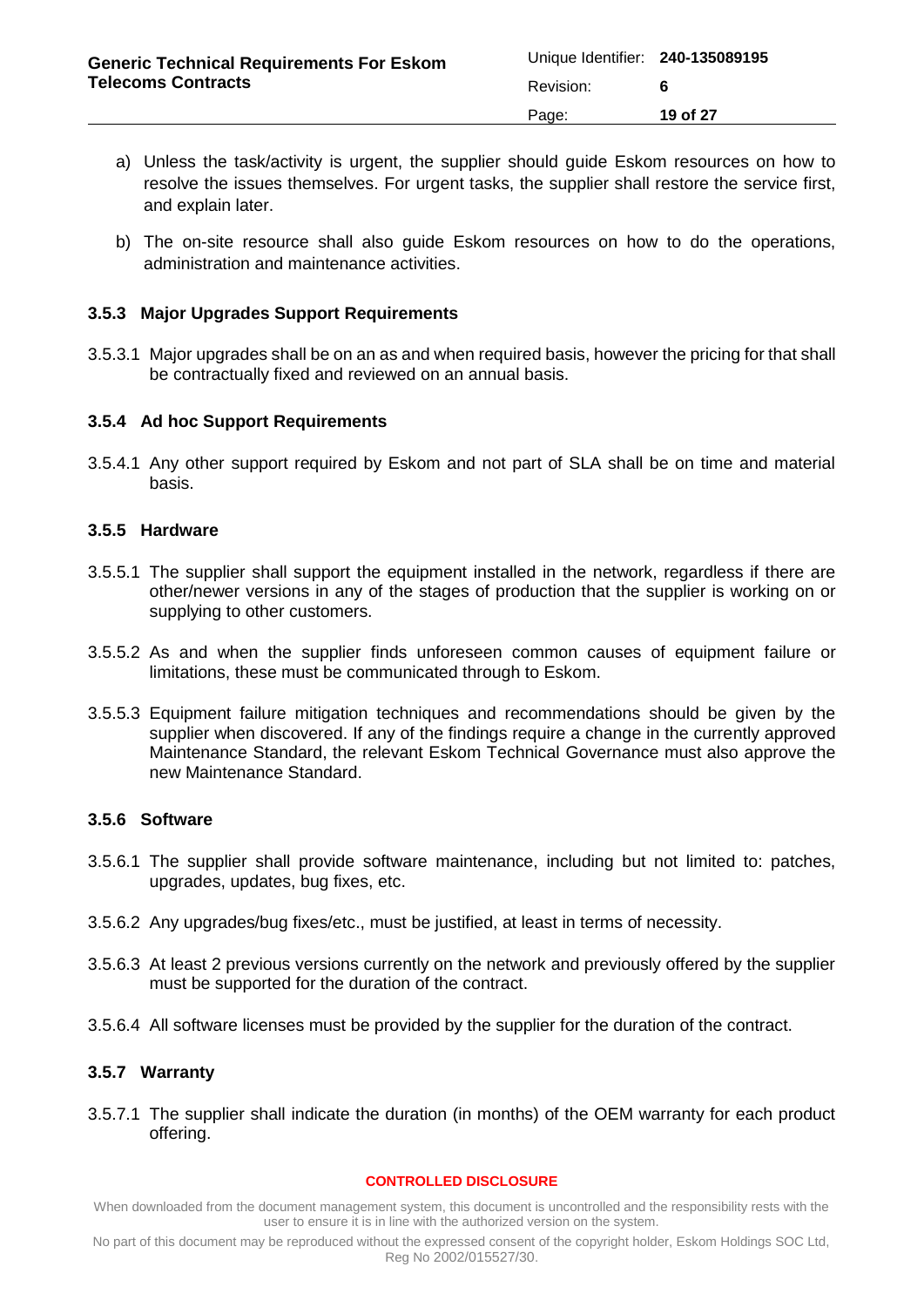- 3.5.7.2 The OEM warranty must cover an unlimited amount of swap out services for the offered products, for the duration of the warranty.
- 3.5.7.3 Failures of products under warranty shall be reported to the supplier according to **[Table](#page-16-0) 2: [Service response times](#page-16-0) Error! Reference source not found.**, with remedy and response times as per the criticality of the failing product.

## <span id="page-19-0"></span>**3.5.8 Spares**

- 3.5.8.1 The supplier shall provide a list of critical spares that Eskom should keep, together with an indicative percentage of the installed base.
- 3.5.8.2 The supplier shall provide a list of locations per province of its spares distribution centres (warehouses) that will be used for the distribution of the offered products.
- 3.5.8.3 A spares management policy must be provided by the supplier. The policy shall include at minimum the spares management philosophy and testing of spares.
- 3.5.8.4 The supplier shall provide any repairs and the return thereof, of any previously unused spares on Eskom's premises that have become faulty and were never used, even though the spare(s) are no longer covered by the OEM warranty.
- 3.5.8.5 A list of spares agents known by the supplier should be provided; the use of these agents by Eskom is however not binding.
- 3.5.8.6 The supplier should ensure that there are spares distribution centres available across the whole country.

### <span id="page-19-1"></span>**3.6 Equipment for Evaluation**

- 3.6.1.1 Only equipment that meets the international standards and comply with recommendations from bodies such as the SABS, ITU-T and ITU-R will be accepted.
- 3.6.1.2 The product(s) must at minimum have all the required components to meet the technical specifications. All components and systems provided for the demonstration(s) must form part of the proposed solution for the purposes of the enquiry.
- 3.6.1.3 The supplier must have a baseline of factory acceptance tests that will be able to demonstrate the requirements in the specification. Other tests may be added to the baseline at the discretion of Eskom.
- 3.6.1.4 The supplier is to provide staff to assemble the system prior the demonstration and disassemble the system when the evaluation is complete.
- 3.6.1.5 All factory tests must be provided for the equipment to be evaluated.
- 3.6.1.6 All documentation created during or prior the enquiry will use the metric system of weights and measurements.

#### **CONTROLLED DISCLOSURE**

When downloaded from the document management system, this document is uncontrolled and the responsibility rests with the user to ensure it is in line with the authorized version on the system.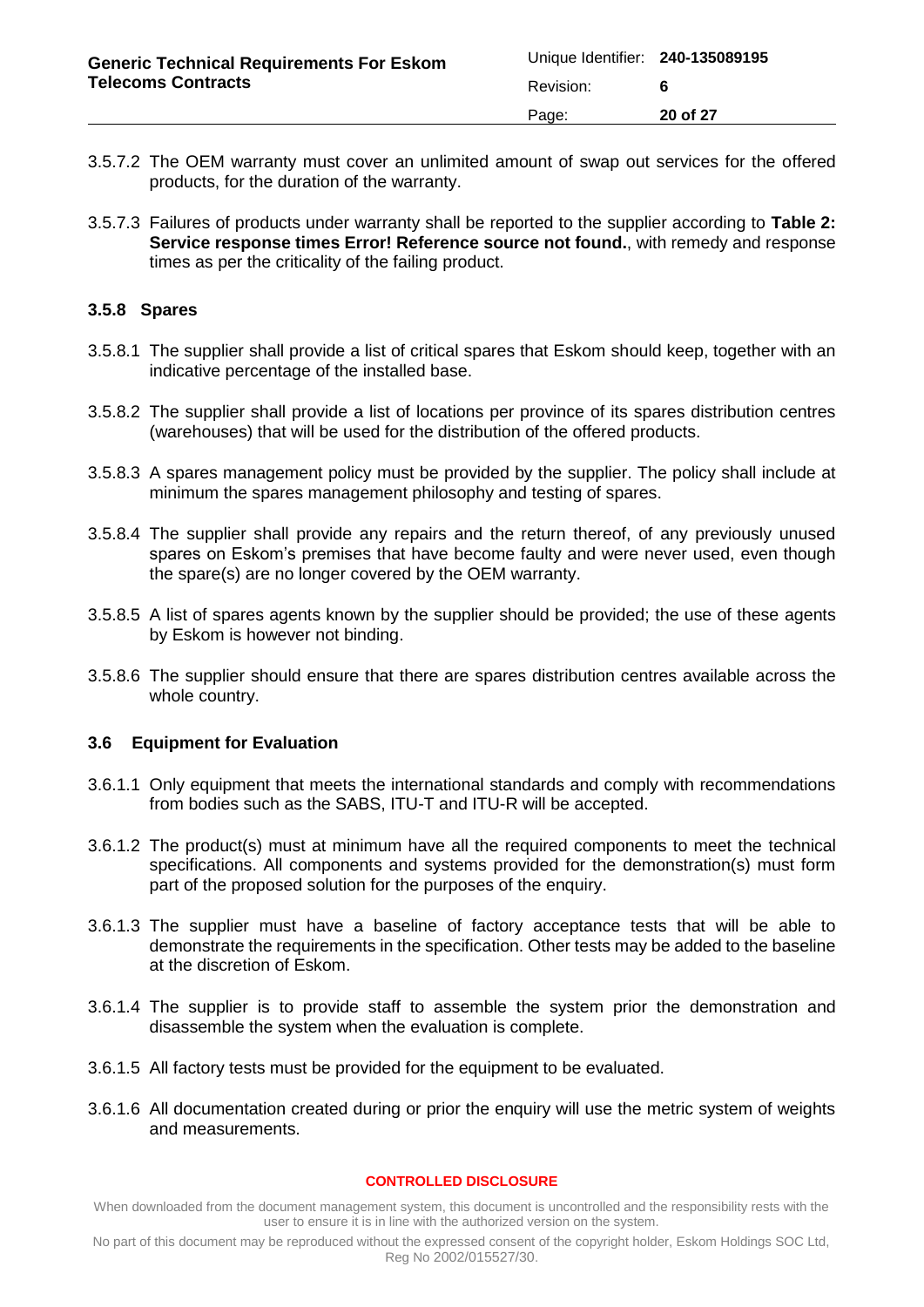| <b>Generic Technical Requirements For Eskom</b><br><b>Telecoms Contracts</b> | Unique Identifier: 240-135089195 |          |
|------------------------------------------------------------------------------|----------------------------------|----------|
|                                                                              | Revision:                        |          |
|                                                                              | Page:                            | 21 of 27 |

- 3.6.1.7 Each test performed should be present in the test procedure. The results should indicate the test type and must be cross-referenced to clauses in the appropriate specification.
- 3.6.1.8 The supplier shall demonstrate the normal and the worst operating conditions the equipment will experience.
- 3.6.1.9 Eskom reserves the right to provide the supplier with the minimum test cases.
- 3.6.1.10 Eskom reserves the right to at any time, during working hours, visit the factory to view the factory acceptance tests being performed prior equipment rollout.
- 3.6.1.11 During factory visits, Eskom will inspect the equipment and the tests to check if all is to Eskom's satisfaction. NB: The presence of an Eskom representative does not relieve the supplier of any responsibility in terms of meeting all the technical requirements. The presence of the representative also does not prevent the rejection of any equipment found to be faulty at a later stage.
- 3.6.1.12 If there is any equipment that is not meeting Eskom's standards, has repeated failures or a particular equipment exceedance of the MTBF values then the supplier is to replace all such units.
- 3.6.1.13 All the equipment delivered to Eskom shall always be accompanied by a test certificate confirming that the delivered equipment passed all the agreed upon FATs.
- 3.6.1.14 It is preferable that all equipment offered is standard off-the-shelf and has been proven in the field for at least 1 year. The solution must also have gone through Eskom's technology development process.
- 3.6.1.15 The supplier should inform Eskom if the equipment supplied may constitute health & safety negative effects and provide clear precautions to be undertaken to eliminate or reduce such effects

### <span id="page-20-0"></span>**3.7 Test Equipment and Tools**

- 3.7.1.1 The supplier is to provide a list of all the recommended tools and test equipment for all onsite and workshop maintenances. Details of the minimum specifications/data sheets of the tools and equipment shall be provided.
- 3.7.1.2 The supplier is to provide a list of all special-to-type test sets and equipment. These are to be provided if there are no commercially available off-the-shelf tools that are available or if the use of such tools would be grossly uneconomic.
- 3.7.1.3 In the event of special-to-type tools and test sets are recommended, the manufacturers cost including delivery is to be stated.

## <span id="page-20-1"></span>**3.8 Training**

### <span id="page-20-2"></span>**3.8.1 Training Equipment and Material**

#### **CONTROLLED DISCLOSURE**

When downloaded from the document management system, this document is uncontrolled and the responsibility rests with the user to ensure it is in line with the authorized version on the system.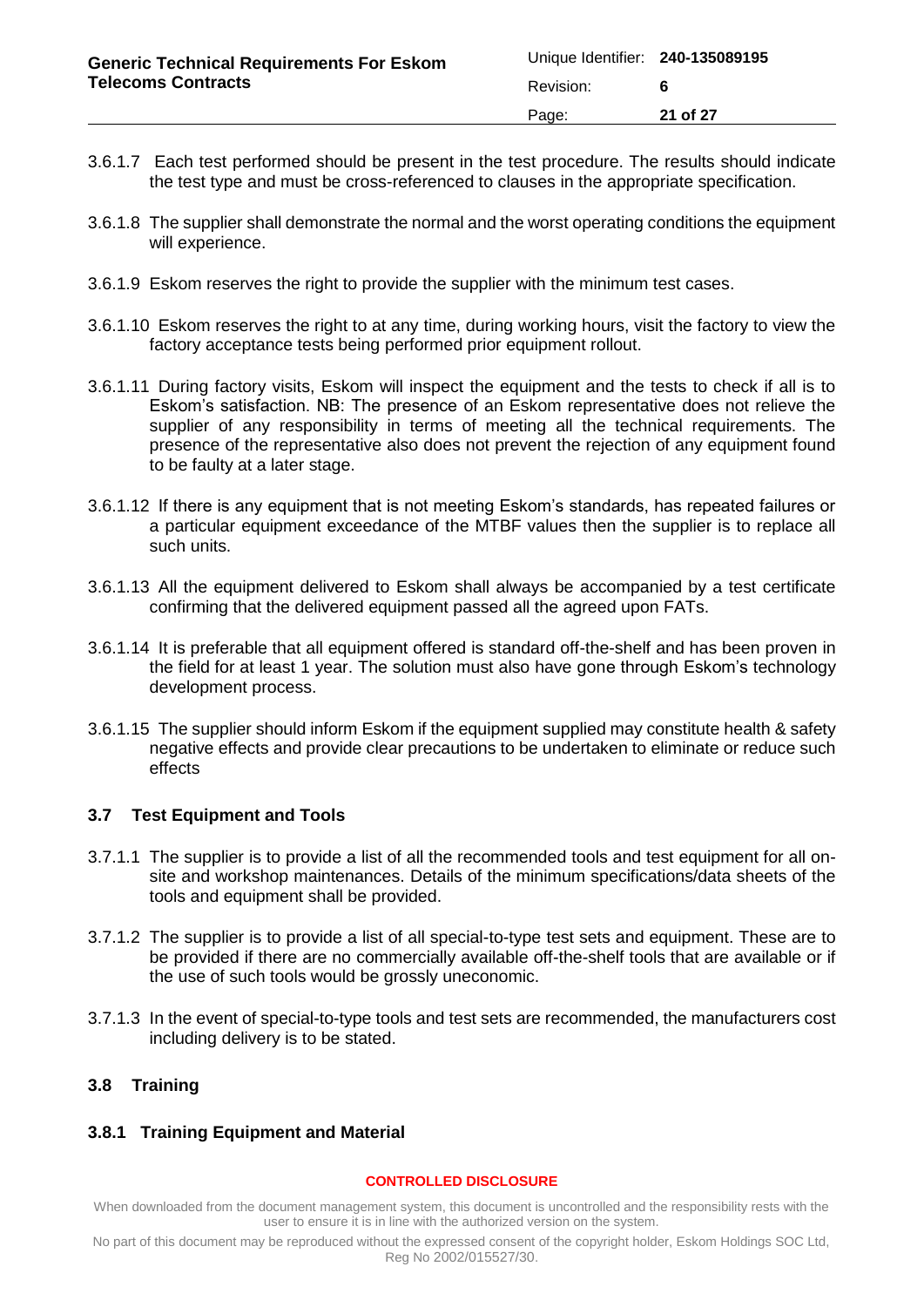3.8.1.1 The supplier shall provide all required training equipment and material (including stationery).

## <span id="page-21-0"></span>**3.8.2 Formal Training**

- 3.8.2.1 The preferred mode for content delivery for all formal training is contact (in person). Other modes of content delivery such as e-training can be proposed for consideration by Eskom.
- 3.8.2.2 Training on the equipment, tools and systems must be given to the selected Eskom employees by the supplier in RSA.
- 3.8.2.3 Training must at minimum cover: installation, commissioning, testing, maintenance and fault rectification down to components or modules.
- 3.8.2.4 The supplier must at least provide a course prior delivering the first equipment. Subsequent courses may also be offered.
- 3.8.2.5 Eskom reserves the right to request the supplier to offer refresher courses.
- 3.8.2.6 The courses are to be preferably hosted at an Eskom site. Eskom Telecommunications will be responsible for organizing a venue.
- 3.8.2.7 All training material must be assessed and approved by Eskom Telecommunications. The course content must enable an attendee to achieve at least 80 % to pass and must cover practical and theoretical aspects.
- 3.8.2.8 In the case where students need to travel to test venues, Eskom Telecommunications will cover the costs.
- 3.8.2.9 The supplier must give a list of all courses offered, brief course descriptions and syllabi. The experience and qualifications of the respective Instructors offering the courses must also be given.
- 3.8.2.10 The supplier is responsible for providing Eskom with an attendance register for every course offered.
- 3.8.2.11 The supplier is responsible for delivering the course certificates of competence for successful candidates to Eskom. The certificates shall be delivered to Eskom within 45 days of the course attendance. The certificates are compulsory as proof of competence for every course attended.
- 3.8.2.12 Successful candidates shall be certified to install, commission, operate and maintain the equipment covered in the course. Their interaction with the equipment shall not affect the current equipment warranty.

## <span id="page-21-1"></span>**3.8.3 Informal Training**

3.8.3.1 Eskom reserves the right to request for specific on-site training.

#### **CONTROLLED DISCLOSURE**

When downloaded from the document management system, this document is uncontrolled and the responsibility rests with the user to ensure it is in line with the authorized version on the system.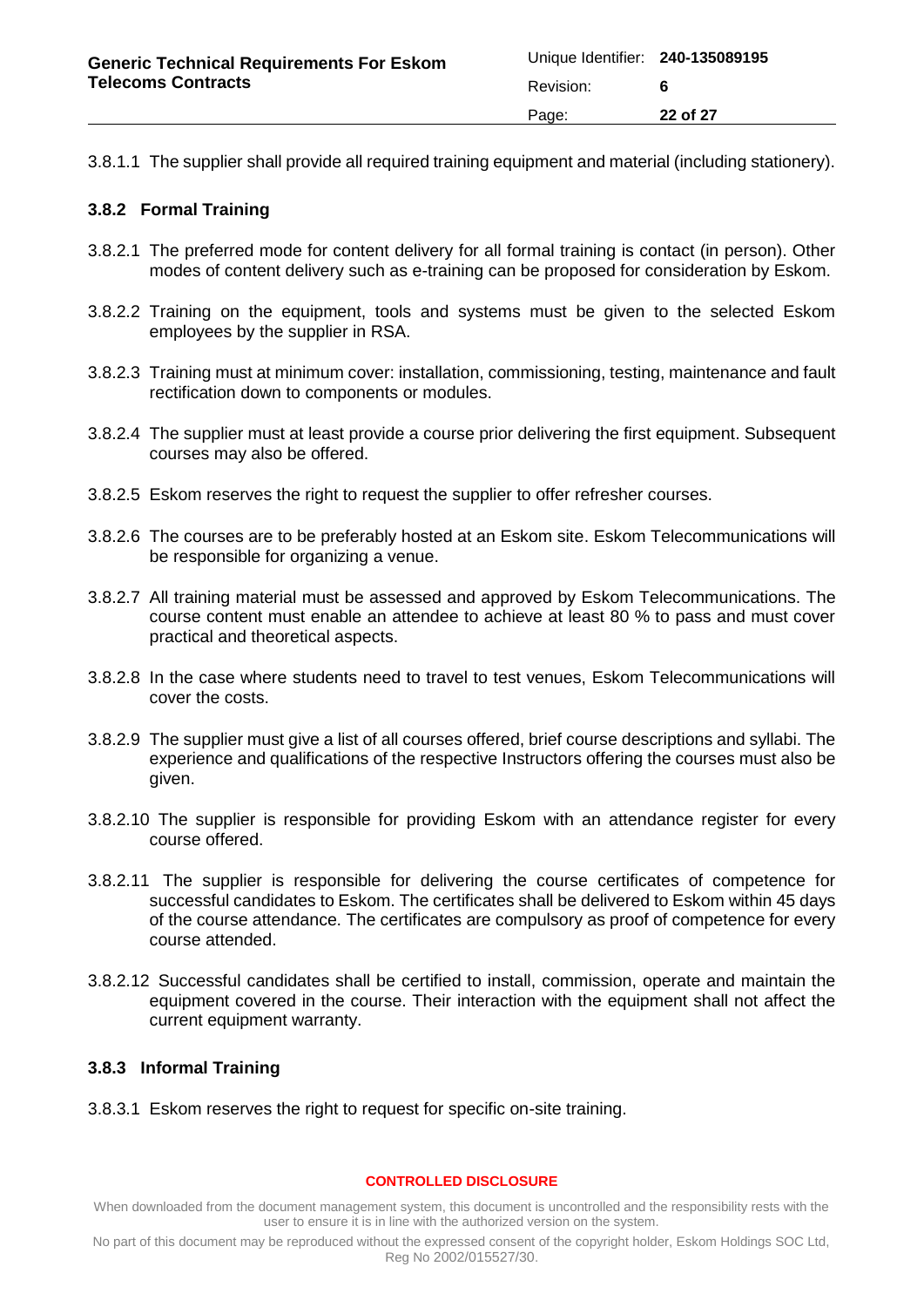#### 3.8.3.2 Knowledge and Skills Transfer

- 1) Knowledge artefacts:
	- a) The supplier shall ensure that all issues escalated (and resolved) are recorded and available in an online, searchable facility that is accessible to Eskom Telecommunications NMC personnel. This body of knowledge shall be handed over to Eskom at the end of the agreement/contract in a memory stick storage.
- 2) On the Job Training/Mentoring/Job Shadowing:
	- a) Unless the task/activity is urgent, the supplier should guide Eskom resources on how to resolve the issues themselves. For urgent tasks, the supplier shall restore the service first, and explain later.
	- b) The on-site resource shall also guide Eskom resources on how to do the operations, administration and maintenance activities.

### <span id="page-22-0"></span>**3.9 Handbooks**

These Instruction Manuals are of paramount importance and must accompany each piece of equipment.

#### <span id="page-22-1"></span>**3.9.1 Minimum Requirements**

- 3.9.1.1 Handbooks must be sufficiently comprehensible to Eskom's satisfaction.
- 3.9.1.2 The handbooks must clearly show the system circuitry. The supplier must clearly display test points, supply voltage, signal voltages, typical values at terminals, etc.
- 3.9.1.3 The installation guidelines that are relevant within Eskom must be given. The commissioning procedure that meets the standards set in Eskom must be given, at minimum clearly stating: the test types, type of equipment/tools required, expected results with acceptable limits, factory test results, etc.
- 3.9.1.4 The supplier is responsible for any costs incurred due to updating or changing descriptions, drawings, equipment, etc.
- 3.9.1.5 If there are any errors discovered in the manuals, the supplier shall rectify these and send them back to Eskom at the suppliers expense.
- 3.9.1.6 If there are other drawings not included in the standard manuals, the supplier shall supply Eskom with a soft copy of these in a Microsoft Visio format. If the supplier insists on using another format then the supplier must supply Eskom with the relevant software.

### <span id="page-22-2"></span>**3.9.2 Copies**

3.9.2.1 The supplier must provide a minimum of 3 sets of hardcopy manuals, free of charge, once a contract is established.

#### **CONTROLLED DISCLOSURE**

When downloaded from the document management system, this document is uncontrolled and the responsibility rests with the user to ensure it is in line with the authorized version on the system.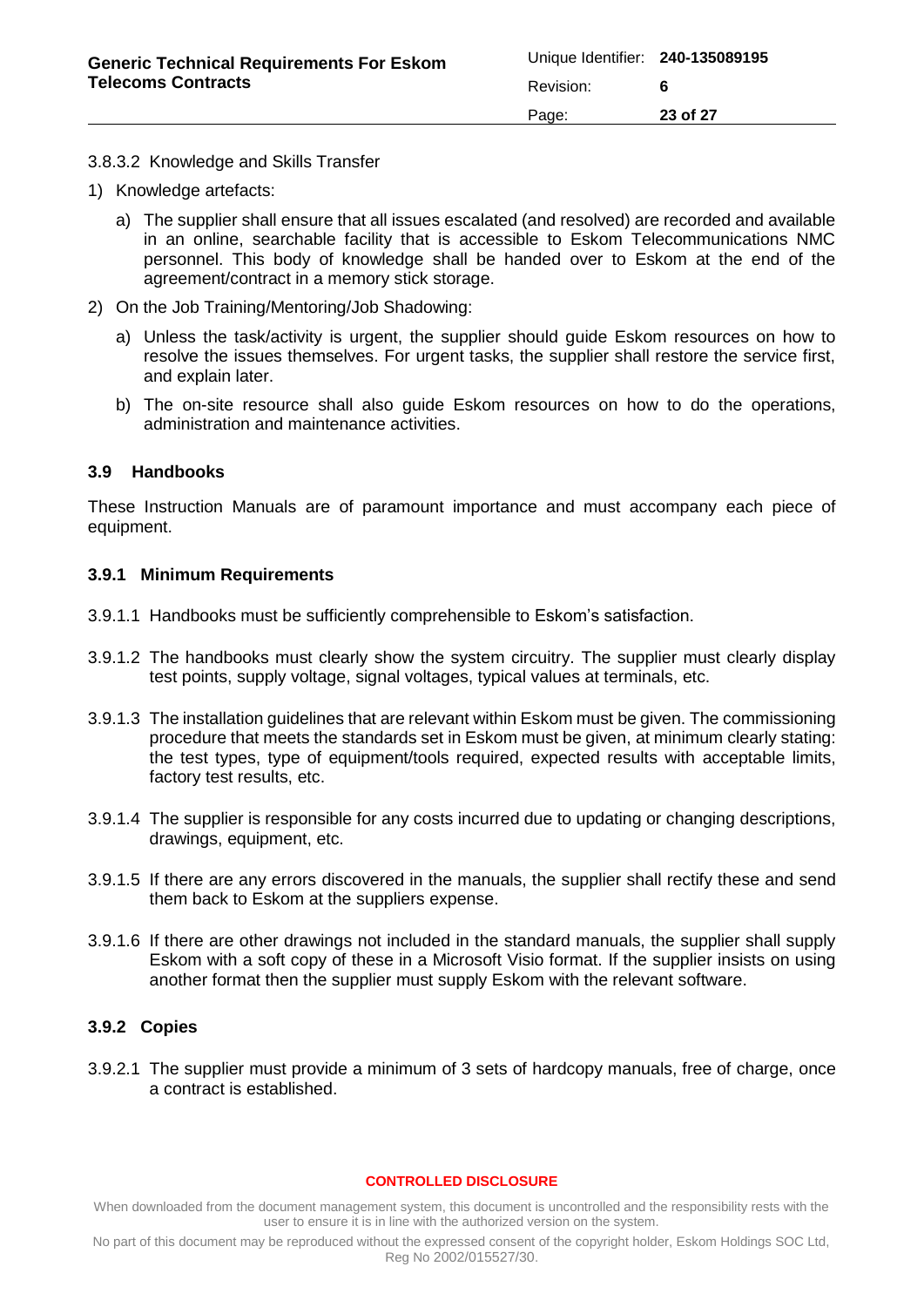- 3.9.2.2 The supplier must provide a soft copy on a CD or memory stick, free of charge, once a contract is established.
- 3.9.2.3 Eskom reserves the right to order additional manual copies should the need arise.

## <span id="page-23-0"></span>**3.10 Project Management**

- 3.10.1.1 The supplier shall provide a detailed breakdown of schedule with production stages, from placing of order to delivery of equipment/product(s) and services for the applicable scope of works.
- 3.10.1.2 The supplier shall provide an installation project schedule per site.
- 3.10.1.3 The supplier shall provide details on the number of members for per team.
- 3.10.1.4 The supplier shall provide details on shipping and storage of equipment.
- 3.10.1.5 The supplier shall provide details on equipment warranty before installation.
- 3.10.1.6 The supplier shall propose and develop a project management plan for the implementation of the solution. This shall include the identified implementation risks and mitigations thereof.

## <span id="page-23-1"></span>**4. Acceptance**

This document has been seen and accepted by:

| <b>Name</b>                   | <b>Designation</b>                             |
|-------------------------------|------------------------------------------------|
| <b>Isabel Fick</b>            | Manager: Eskom Telecommunications              |
| Zane Hassen                   | Manager: Coastal Region (acting)               |
| Petros Masoka                 | Manager: Northern Region                       |
| <b>Bheki Nala</b>             | Manager: National Planning and Engineering     |
| Willie<br>Der<br>van<br>Vyver | Manager: Network Replacement Portfolio         |
| Keith Cornwall                | Manager: Central Region                        |
| <b>Craig Pitt</b>             | <b>Manager: Business and Customer Services</b> |
| Mark Ganesan                  | Manager: SHEQ & Risk Management                |
| Joe Manyisa                   | Manager: Network Management Centre             |
| Mfundiso Hina                 | Manager: Eastern Region                        |
| Suella<br>Ramathibela         | Manager: Programme 2                           |
| Nevin Nel                     | Manager: Programme 1                           |
| <b>Cornelius Naidoo</b>       | Manager: Technology                            |

#### **CONTROLLED DISCLOSURE**

When downloaded from the document management system, this document is uncontrolled and the responsibility rests with the user to ensure it is in line with the authorized version on the system.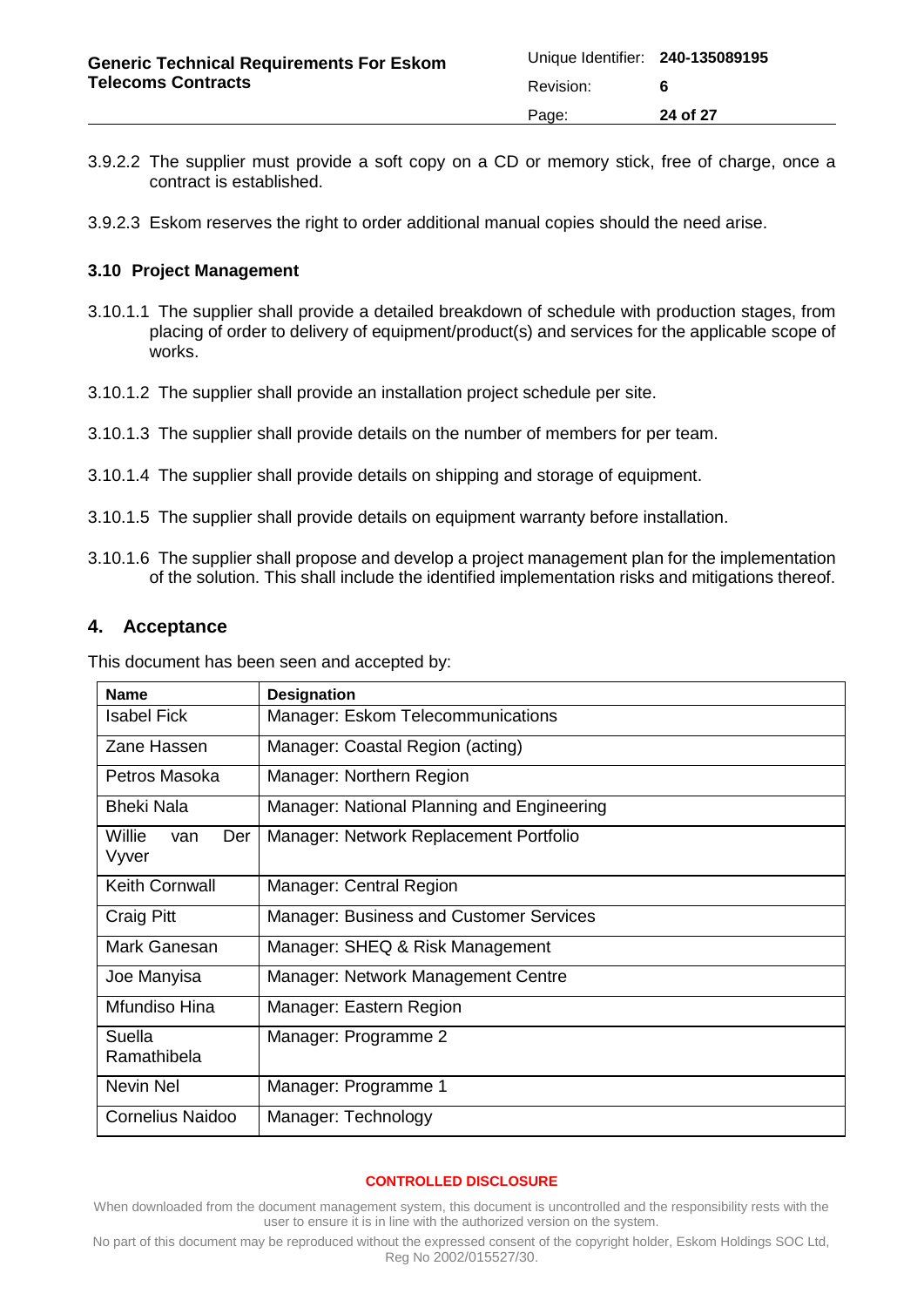# <span id="page-24-0"></span>**5. Development Team**

The following people were involved in the development of this document:

- Bongani Shezi
- Fulufhedzani Mashitoa
- Khanya Vilakazi
- Masego Msibi
- Nompumelelo Khumalo

## <span id="page-24-1"></span>**6. Acknowledgements**

The following people were involved in this and previous versions of this document:

- H. Halefose
- K. Plasket
- T. Sebigi
- Z. Mbebe

#### **CONTROLLED DISCLOSURE**

When downloaded from the document management system, this document is uncontrolled and the responsibility rests with the user to ensure it is in line with the authorized version on the system.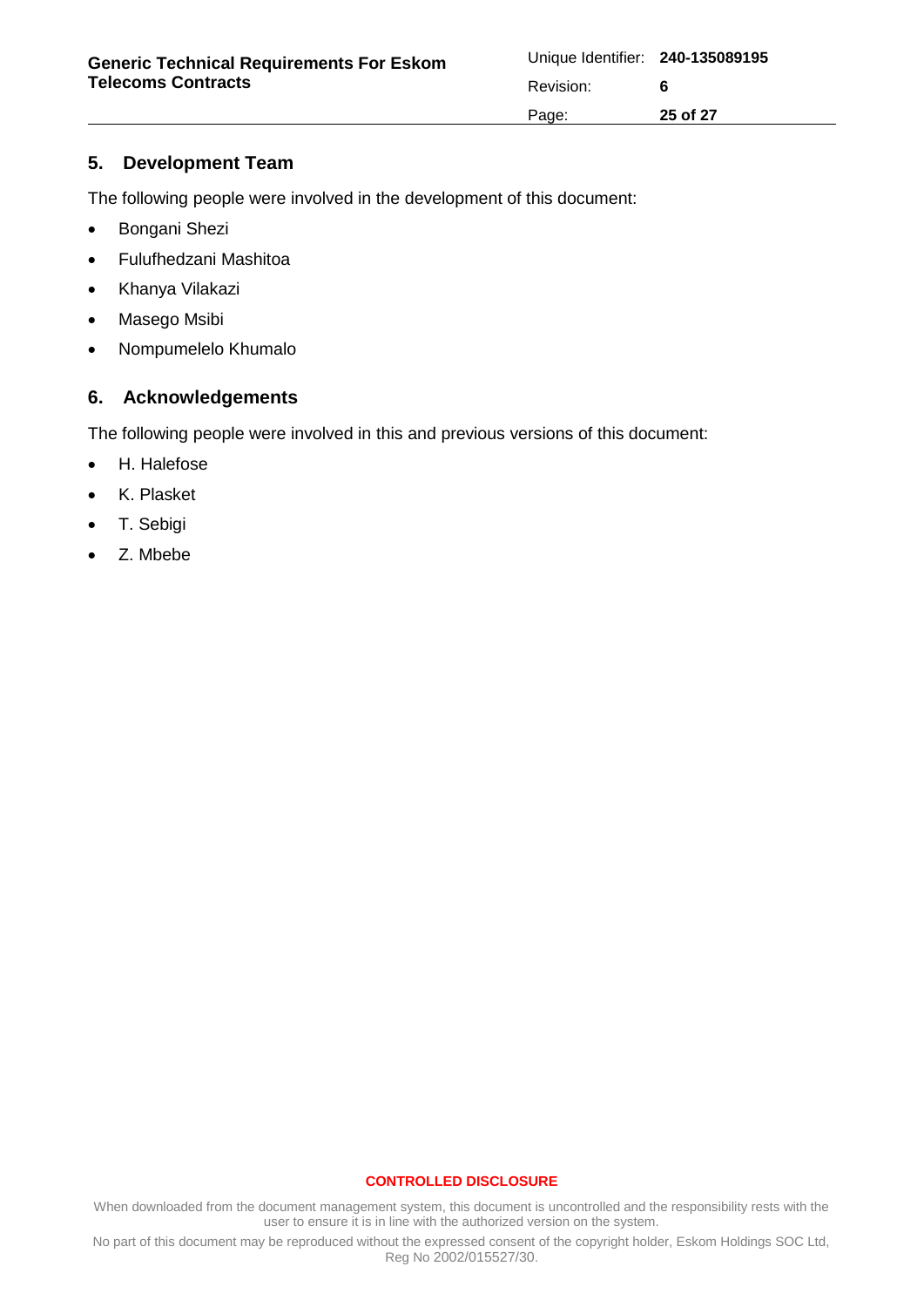| <b>Generic Technical Requirements For Eskom</b><br><b>Telecoms Contracts</b> | Unique Identifier: 240-135089195 |          |
|------------------------------------------------------------------------------|----------------------------------|----------|
|                                                                              | Revision:                        |          |
|                                                                              | Page:                            | 26 of 27 |

# <span id="page-25-0"></span>**Annex A– Eskom's Requirements for This Contract and The Suppliers Response**

| <b>Requirement</b>                            | <b>Schedule A: Eskom's</b><br>requirement(s) for this<br>contract. Marked with an 'X',<br>if the Supplier is required to<br>comply. | <b>Schedule B: Supplier's</b><br>response. Mark with an<br>'X', if the Supplier will<br>comply. |
|-----------------------------------------------|-------------------------------------------------------------------------------------------------------------------------------------|-------------------------------------------------------------------------------------------------|
| 3.1) Supplier's Profile                       |                                                                                                                                     |                                                                                                 |
| 3.1.1) Accreditation                          |                                                                                                                                     |                                                                                                 |
| 3.1.2) Experience and<br>Expertise            |                                                                                                                                     |                                                                                                 |
| 3.2) Product Design and<br><b>Engineering</b> |                                                                                                                                     |                                                                                                 |
| 3.2.1) Project Scope of Work                  |                                                                                                                                     |                                                                                                 |
| 3.2.2) Design Artefacts                       |                                                                                                                                     |                                                                                                 |
| 3.2.3) Design Assurance                       |                                                                                                                                     |                                                                                                 |
| 3.2.4) Design Engineering                     |                                                                                                                                     |                                                                                                 |
| 3.2.5) Application                            |                                                                                                                                     |                                                                                                 |
| 3.2.6) Product Overview                       |                                                                                                                                     |                                                                                                 |
| 3.2.7) Equipment and Product<br>Profile       |                                                                                                                                     |                                                                                                 |
| 3.3) Supply and Delivery                      |                                                                                                                                     |                                                                                                 |
| 3.4) Installation and<br><b>Commissioning</b> |                                                                                                                                     |                                                                                                 |
| 3.5) Network Support<br><b>Services</b>       |                                                                                                                                     |                                                                                                 |
| 3.5.1) Prelude                                |                                                                                                                                     |                                                                                                 |
| 3.5.2) Service Level<br>Requirements          |                                                                                                                                     |                                                                                                 |
| 3.5.3) Major Upgrades Support<br>Requirements |                                                                                                                                     |                                                                                                 |
| 3.5.4) Ad hoc Support<br>Requirements         |                                                                                                                                     |                                                                                                 |
| 3.5.5) Hardware                               |                                                                                                                                     |                                                                                                 |
| 3.5.6) Software                               |                                                                                                                                     |                                                                                                 |
| 3.5.7) Warranty                               |                                                                                                                                     |                                                                                                 |
| 3.5.8) Spares                                 |                                                                                                                                     |                                                                                                 |
| 3.6) Equipment for<br><b>Evaluation</b>       |                                                                                                                                     |                                                                                                 |
| 3.7) Test Equipment & Tools                   |                                                                                                                                     |                                                                                                 |

#### **CONTROLLED DISCLOSURE**

When downloaded from the document management system, this document is uncontrolled and the responsibility rests with the user to ensure it is in line with the authorized version on the system.